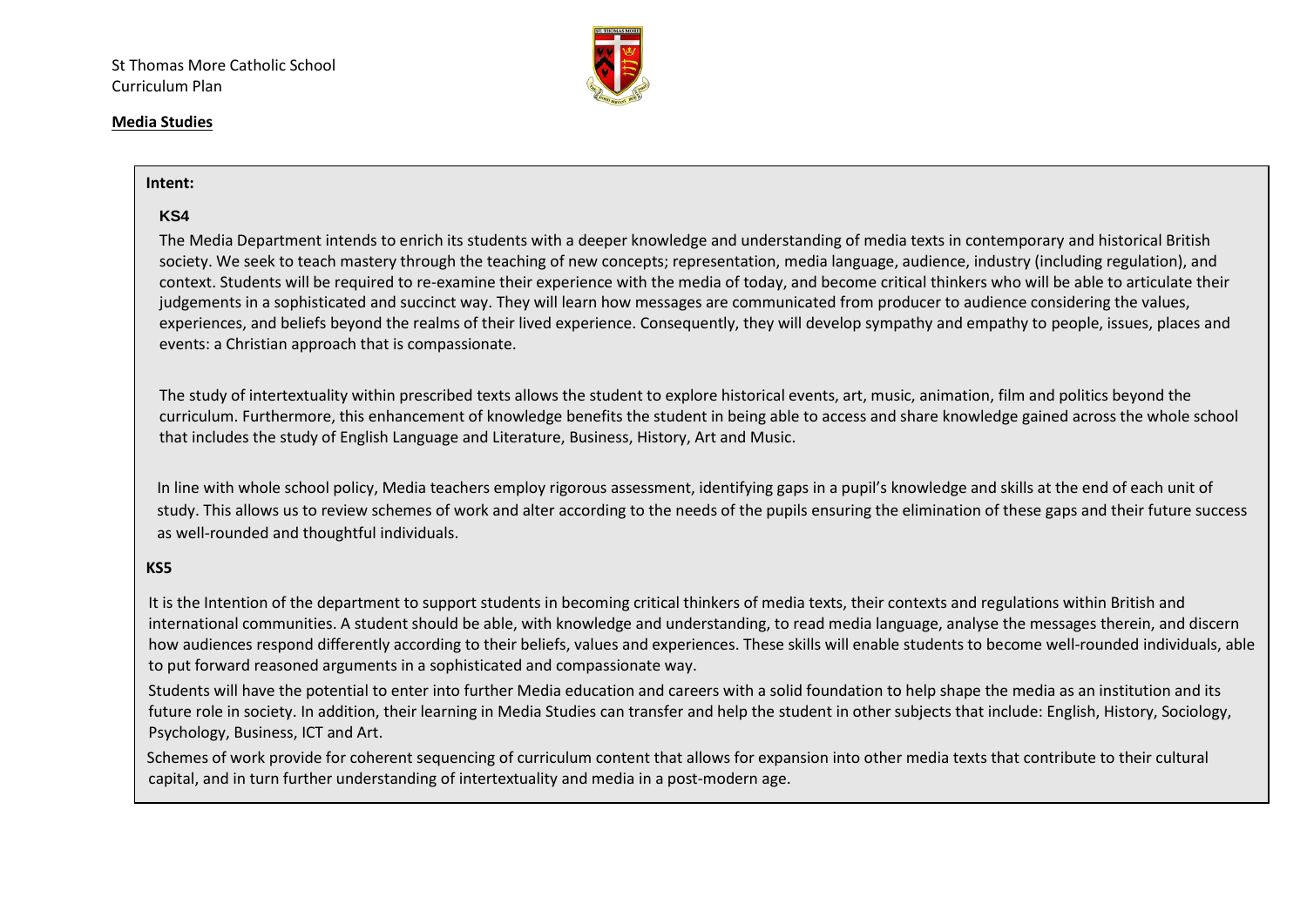

#### **Implementation**

Teaching and learning follows a four-part structure: starter activities based on prior learning connecting to the learning within lesson; activation, whereby new knowledge and understanding is explained; demonstration from students of their new knowledge and skills, and building on from past lessons; and finally, consolidation through a plenary activity.

Schemes of work reinforce whole-school teaching and learning developments such as incorporating the etymology of new vocabulary where possible, and interleaving with a focus on developing skills through the application of analysis and evaluation from one media text to another.

Monitoring teaching and learning in media lessons on departmental learning walks, as well as the quality of learning enable the department to progress where necessary. Weekly departmental meetings allows for open discussion for what has worked well within lessons, and the standardisation and moderating of students work.

Subject knowledge is strong within the department and the sharing of resources are helpful in continual subject knowledge learning. Teachers are encouraged to attend CPD events organised by examination boards that are subject specific: both in online and face-to-face training and shared amongst teachers.

The pedagogical approach of the department is based on Blooms Taxonomy – Learning in Action. It is applied in the lesson structure as mentioned above. Learning objectives are clearly outlined at the beginning of lessons and referred back to during the process of the lesson. The learning process usually begins by the identification, labelling and description and denotation of media texts that enable students to learn new vocabulary and skills allowing for recall from previous teaching. This is followed by the explanation, interpretation, and intended connotation of the semiology, iconography and other messages within the text. This is then applied to other similar media texts whereby comparisons and differentiations can be made through the analysis of the text, and then linking to corresponding media theories. Through synthesis students are able to originate and design their own media product based on their knowledge of conventions and understanding of audience expectation. This allows the student to evaluate not only their own constructions, but to offer a critique of studied texts.

The learning environment is congenial to making progress as displays of texts, vocabulary and theory are in each classroom for students to refer to, in addition to reference sheets and text books.

Both formative and summative assessment are carried out in line with the whole-school policy. Formative assessment is on average every two to four lessons, outlining to students two points where the student has made progress and a point made about what the student should do to progress to the next stage of development. A grade is issued to help the student know their progress and a teacher assessment of the effort seen in lessons and home works that are marked weekly. Peer, self-assessment and corrections were also practiced from lesson to lesson, although under the current circumstances this will continue with selfassessment only. Assessment for learning is practiced as students move along a trajectory that enables them to form a summative illustration of their learning.

Differentiation is achieved through flexible-pace learning by giving faster students the opportunity to complete extension tasks and allowing those students who need more time to complete the initial tasks. Collaborative learning is achieved through strategic seating plans facilitating group work. Again, under the current circumstances, group activities will no longer be possible, however the seating plans continue. Progressive tasks based on the Blooms Taxonomy of questioning enables students to progress at their own speed and within their own needs. Digital resources are used where possible, for example interactive PowerPoints and use of media software such as Adobe and Wix. Verbal support is achieved through considered and pre-prepared questioning. Ongoing assessment within each cycle of learning within the lesson is achieved through learning tools, such as polls and pop quizzes allowing the teacher to adapt the lesson to student's needs.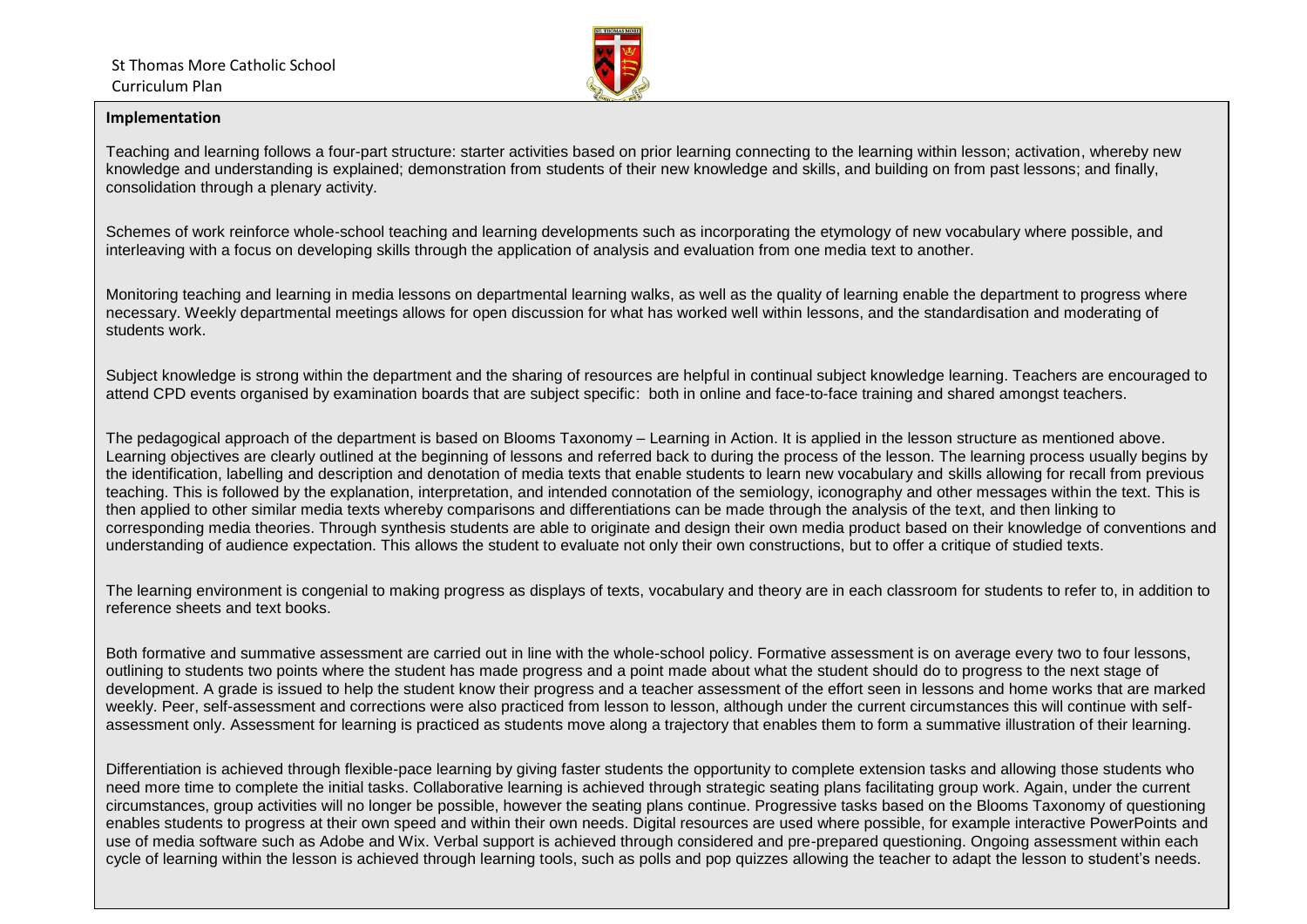

|              | <b>Autumn Term</b>        |                                 | <b>Spring Term</b> |                 | <b>Summer Term</b>   |             |
|--------------|---------------------------|---------------------------------|--------------------|-----------------|----------------------|-------------|
| Year         | Term 1                    | Term <sub>2</sub>               | Term <sub>3</sub>  | Term 4          | Term 5               | Term 6      |
| Year 10 GCSE | Induction and             | Analyse media representations   | Analyse the        | Preliminary     | Final                | Final       |
|              | Introduction to media     | in the set music videos         | media language     | production:     | production,          | production: |
|              | forms and the             |                                 | elements in the    | research        | research and         | production  |
|              | theoretical framework     | Introduction to music           | advertising for    | representations | planning phase:      | phase       |
|              |                           | magazines: explore magazine     | The Lego Movie     | , media         | Analyse<br>$\bullet$ |             |
|              | Introduction to           | media language and generic      |                    | language and    | how existing         |             |
|              | <b>Media Language for</b> | conventions                     | Analyse the        | target audience | media                |             |
|              | print and online          |                                 | representations    | in existing     | products             |             |
|              | products-                 | Set music magazine: analyse the | in the advertising | media products  | use                  |             |
|              | newspapers,               | use of media language in MOJO   | for The Lego       | and write short | elements of          |             |
|              | magazines and online      | to address its target audience  | Movie              | statement of    | media                |             |
|              |                           | Media language comparison of    |                    | intent          | language to          |             |
|              | Introduction to           | MOJO to another music           |                    |                 | create               |             |
|              | <b>Media Language for</b> | magazine                        | Analyse the        | Preliminary     | meaning              |             |
|              | audio-visual products     |                                 | media language     | production:     | and decide           |             |
|              | - television and music    | Analyse representations in      | elements and       | produce a short | whether to           |             |
|              | videos                    | MOJO and discuss how they       | audience address   | product         | use similar          |             |
|              |                           | address its target audience     | in the Observer    |                 | or different         |             |
|              | <b>Introduction to</b>    | <b>Representation and media</b> | website            | Preliminary     | strategies           |             |
|              | <b>Media</b>              | language comparison of MOJO     |                    | production:     | Write the            |             |
|              | Representations-          | to another music magazine       | Analyse the        | complete short  | Statement of         |             |
|              | music videos and          | Assessment for Magazines and    | media language     | practice        | Intent               |             |
|              | advertising and           | Music Video                     | elements and       | product and     |                      |             |
|              | marketing                 |                                 | audience address   | discuss what    |                      |             |
|              | Introduction to           | Screen episode 1 of Cuffs.      | in the Observer    | has been        |                      |             |
|              | <b>Media Audiences -</b>  | Media Language: to analyse      | Instagram and      | learned about   |                      |             |
|              | TV, radio, music          | crime drama genre conventions   | Twitter feeds      | creating        |                      |             |
|              | videos, video games,      | and narrative in Cuffs          |                    | productions     |                      |             |
|              | online Assessment on      |                                 |                    |                 |                      |             |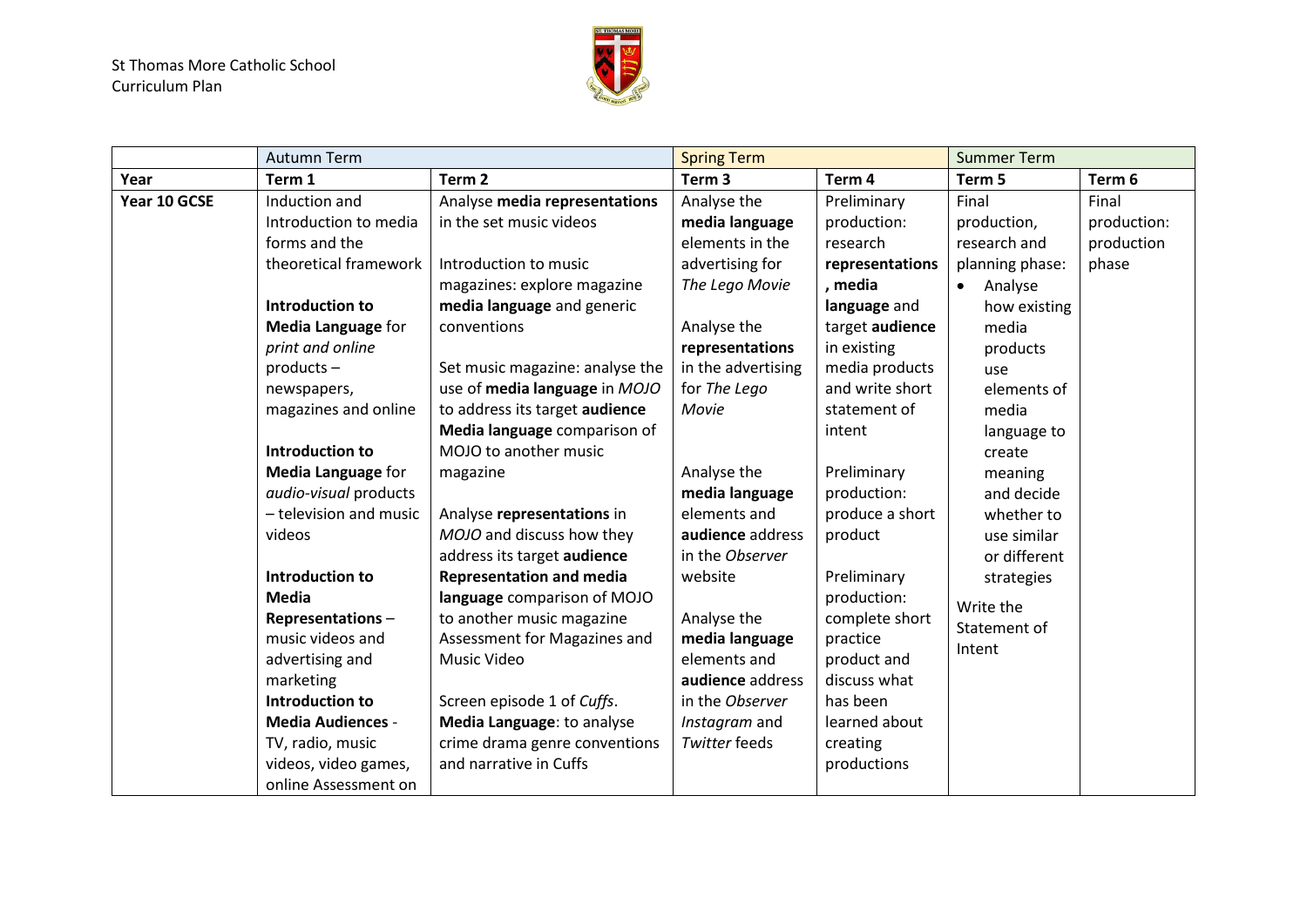

|                   | language,<br>representations, and<br>audience<br>Introduction to music<br>videos: to explore<br>how different videos<br>from different musical<br>genres use media<br>language and<br>representations to<br>differentiate the<br>musical artist<br>Analyse the<br>similarities and<br>differences in media<br>language in the set<br>music videos. | Analyse the media language<br>elements and <b>audience</b> address<br>in key sequences from Cuffs<br>Analyse the representations<br>and audience address in Cuffs<br>And assessment  |                                                                                                                             |                                                                       |                                  |                                |
|-------------------|----------------------------------------------------------------------------------------------------------------------------------------------------------------------------------------------------------------------------------------------------------------------------------------------------------------------------------------------------|--------------------------------------------------------------------------------------------------------------------------------------------------------------------------------------|-----------------------------------------------------------------------------------------------------------------------------|-----------------------------------------------------------------------|----------------------------------|--------------------------------|
| <b>Assessment</b> | End of Intro<br>assessment on key<br>concepts                                                                                                                                                                                                                                                                                                      | Semiotic analysis of Mojo<br><b>Magazine Assessment</b><br>representation and media<br>language.<br>Semiotic analysis of<br>representation and media<br>language of opening sequence | Semiotic analysis<br>of the Lego Movie<br>posters and<br>trailer.<br>Semiotic analysis<br>of The Observer<br>website, front | Grading of<br>preliminary task<br>using full course<br>marking scheme | Interim deadline<br>and feedback | Final deadline<br>and feedback |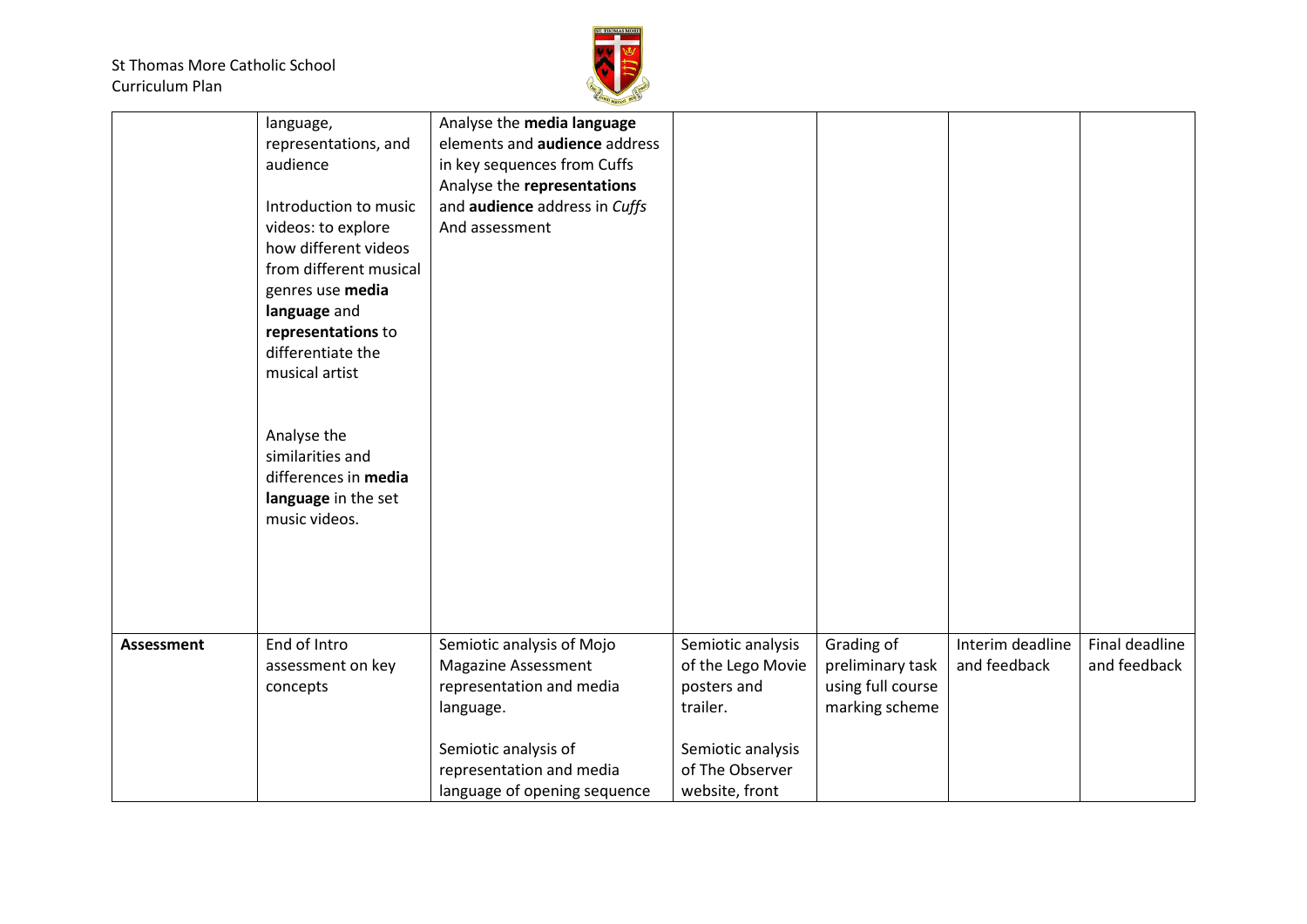

| Links to other<br>topics                | Full framework ML,<br>representation,<br>audience, industry<br>and context                                                                                                                                                                                                                                        | Newspapers<br><b>Music Videos</b>                                                                                                                                                                                                                                                                              | page and twitter<br>page, and<br>evaluation of the<br>impact on<br>audiences.<br><b>Music Videos</b><br>Magazines<br>Newspapers                                                                                                                                                                                       | Newspapers<br>Magazines<br>Film                                                                                                                                                                                                                                                   | Newspapers<br>Magazines<br>Film                                                                                                                                                                                                                       | Newspapers<br>Magazines<br>Film                                                                                                                                                                               |
|-----------------------------------------|-------------------------------------------------------------------------------------------------------------------------------------------------------------------------------------------------------------------------------------------------------------------------------------------------------------------|----------------------------------------------------------------------------------------------------------------------------------------------------------------------------------------------------------------------------------------------------------------------------------------------------------------|-----------------------------------------------------------------------------------------------------------------------------------------------------------------------------------------------------------------------------------------------------------------------------------------------------------------------|-----------------------------------------------------------------------------------------------------------------------------------------------------------------------------------------------------------------------------------------------------------------------------------|-------------------------------------------------------------------------------------------------------------------------------------------------------------------------------------------------------------------------------------------------------|---------------------------------------------------------------------------------------------------------------------------------------------------------------------------------------------------------------|
|                                         |                                                                                                                                                                                                                                                                                                                   |                                                                                                                                                                                                                                                                                                                |                                                                                                                                                                                                                                                                                                                       |                                                                                                                                                                                                                                                                                   |                                                                                                                                                                                                                                                       |                                                                                                                                                                                                               |
| Year 10<br><b>Level 2 Tech</b><br>Award | 1: Exploring Media<br><b>Products</b><br>A: Investigate media<br>products<br>A1 Media products,<br>audiences and<br>purpose<br>Demographics<br>Audience purpose:<br><b>Uses &amp; Gratification</b><br>Producer purpose:<br>Profit, community<br>benefit, raising<br>awareness, critical<br>acclaim, inspiration, | Analysis of how media products<br>from each media sector, past<br>and present are created to<br>engage audiences for a specific<br>purpose.<br>: Explore how media products<br>are created to provide meaning<br>and engage audiences<br>B1 Genre, narrative,<br>representation and audience<br>interpretation | 1: Exploring<br><b>Media Products</b><br>continued<br>Students focus on<br>the audio/moving<br>image, sector and<br>will learn:<br>generic<br>characteristics<br>within a specific<br>genre.<br>Steve Neale's<br>theory of<br>repetition and<br>difference.<br>Narrative devices<br>Characterisation<br>Point of view | 2: Developing<br>Digital Media<br>Production<br><b>Skills</b><br>A: Develop<br>media<br>production skills<br>and techniques<br>A1 Practical<br>skills and<br>techniques.<br>Students write a<br>treatment for<br>an audio or<br>moving image<br>interpretation<br>of a children's | 2: Developing<br>Digital Media<br><b>Production Skills</b><br>Continued.<br>Learning Aim A<br>assignment<br>completed.<br>Students will<br>need to provide<br>evidence of<br>their<br>development of<br>media<br>production skills<br>and techniques. | Component<br>2, Learning<br>aim B<br>assignment<br>drafting and<br>submission<br>C: Review<br>own progress<br>and<br>development<br>of skills and<br>practices<br>C1 Review of<br>progress and<br>development |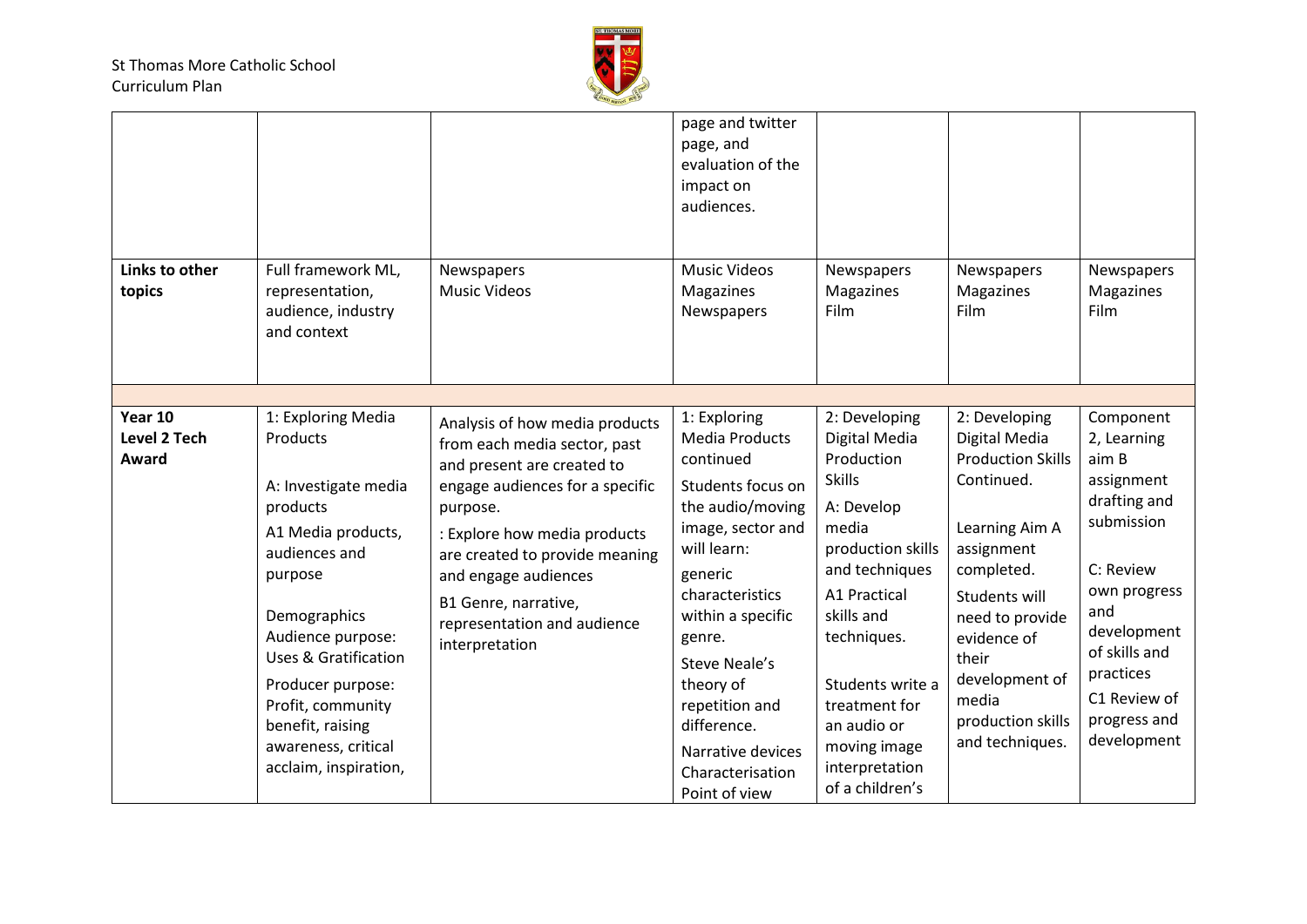

|                   | innovation,<br>experimentation.                |                                                                                                                                   | Representation<br>Audience<br>positioning<br>Audience<br>interpretations<br>Mise-en-scene<br>and lighting                 | fairy tale.<br>Planning<br>a short synopsis<br>a narrative<br>structure/storyli<br>ne.<br>a short synopsis<br>a narrative<br>structure/storyli<br>ne<br>storyboards<br>Sound scripts<br>Workshops on<br>shooting<br>footage and<br>sound and<br>editing | B: Apply media<br>production skills<br>and techniques<br>B1 Pre-<br>production<br>processes and<br>practices                                             |                                                                                |
|-------------------|------------------------------------------------|-----------------------------------------------------------------------------------------------------------------------------------|---------------------------------------------------------------------------------------------------------------------------|---------------------------------------------------------------------------------------------------------------------------------------------------------------------------------------------------------------------------------------------------------|----------------------------------------------------------------------------------------------------------------------------------------------------------|--------------------------------------------------------------------------------|
| <b>Assessment</b> | Class test on<br>audience, purpose,<br>and U&G | Dry run of essay for Component<br>1 LAA<br>Component 1, Learning aim A<br>assignment drafting and<br>submission.<br>Resubmissions | Dry run of essay<br>for Component 1<br>LAB<br>Component 1,<br>Learning aim B<br>assignment<br>drafting and<br>submission. | Class test on<br>pre-production,<br>production and<br>post production                                                                                                                                                                                   | Students will<br>rework an<br>extract from an<br>existing media<br>product.<br>Students record<br>audio and shoot<br>footage for their<br>chosen extract | Component<br>2, Learning<br>aim C<br>assignment<br>drafting and<br>submission. |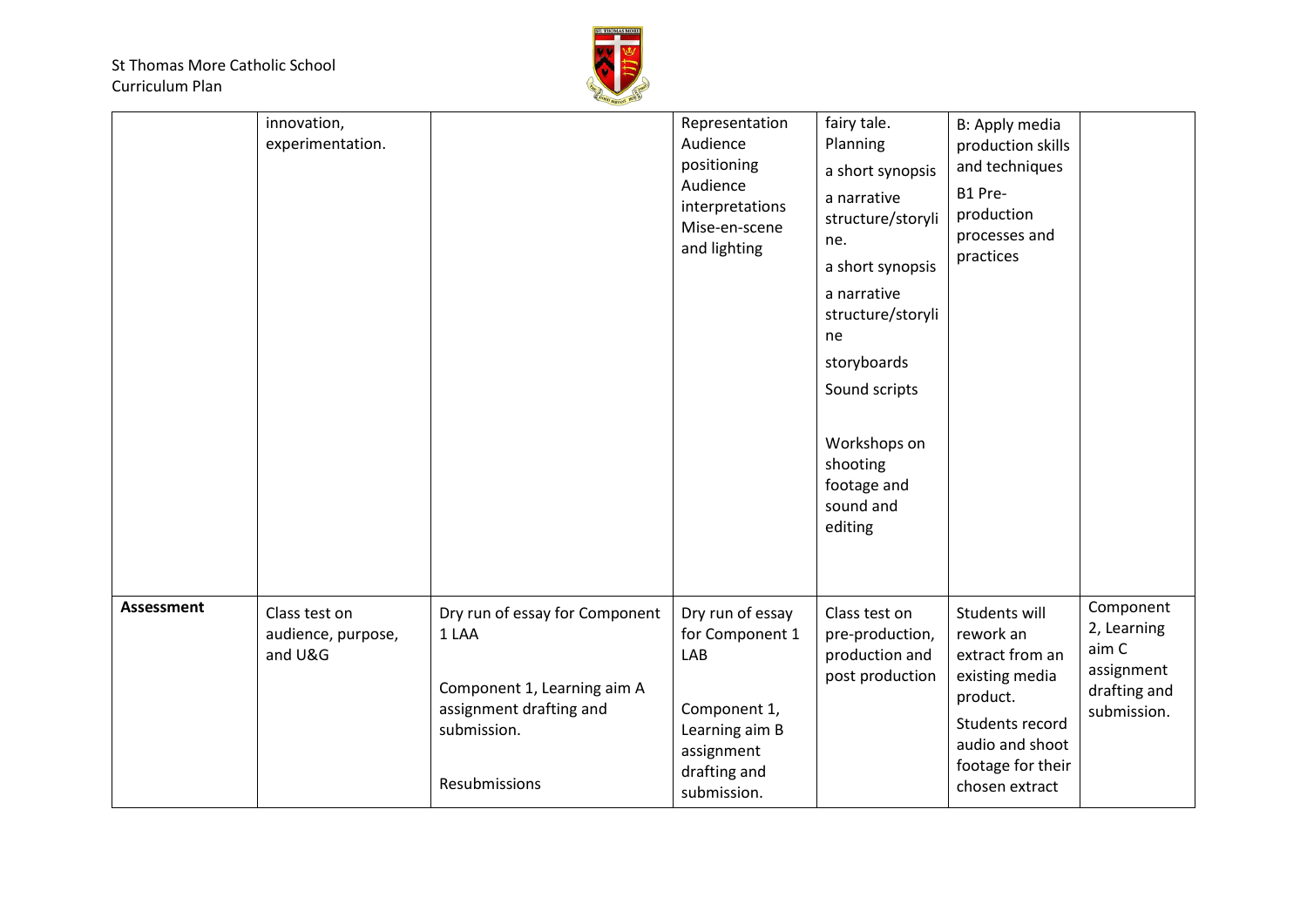

| Links to other<br>topics | Links to ML, Purpose<br>audience and<br>representation in<br>audio moving image<br>sector                                                                                              | Media industry<br>Media products and purpose<br>Production techniques in audio<br>moving images                                                                                                                                                                                                                                                                                                                                                                                                            | Resubmissions<br>Production<br>techniques in<br>audio moving<br>images<br>Genre, ML and<br>representation                                                                                                                                                                                                  | Audience<br>Representation<br>ML                                                                                                                                                                                                                                       | from a media<br>product.<br>Audience<br>Representation<br><b>ML</b>                             | Audience<br>Representatio<br>n<br>ML |
|--------------------------|----------------------------------------------------------------------------------------------------------------------------------------------------------------------------------------|------------------------------------------------------------------------------------------------------------------------------------------------------------------------------------------------------------------------------------------------------------------------------------------------------------------------------------------------------------------------------------------------------------------------------------------------------------------------------------------------------------|------------------------------------------------------------------------------------------------------------------------------------------------------------------------------------------------------------------------------------------------------------------------------------------------------------|------------------------------------------------------------------------------------------------------------------------------------------------------------------------------------------------------------------------------------------------------------------------|-------------------------------------------------------------------------------------------------|--------------------------------------|
| Year 11D &C              | Final production:<br>production phase<br>Planning<br>Wix homepage<br>completed<br>At least three<br>original images<br>including<br>photographs<br>using appropriate<br>mise-en-scène. | Revision for mock exams - Paper<br>2 Music and News on Tuesday<br>30 <sup>th</sup> November.<br>To revise:<br>Analyse the media language<br>and representations in the<br>chosen set music videos in<br>terms of social/cultural contexts<br>Explore possible differences in<br>audience interpretations<br>Explore how audiences use<br>fandom and music videos to<br>construct their identity.<br>Explore the influence of<br>social/cultural contexts on<br>music magazines<br>Analyse the influence of | Revision and<br>exam practice,<br>including:<br><b>Textual analysis</b><br>of Cuffs and The<br>Avengers<br>extracts.<br>Perspectives on<br>representation<br>(selection,<br>construction and<br>mediation)<br>including feminist<br>theory<br>(patriarchy,<br>objectification,<br>gender<br>stereotyping). | <b>Textual analysis</b><br>of the print<br>Observer.<br>Analyse the<br>media language<br>and<br>representations<br>in terms of the<br>audience<br>address and the<br>ethos of the The<br><b>Observer</b><br>To compare the<br>media language<br>and<br>representations | Overall gap<br>revision:<br>Television<br><b>News</b><br>Music<br>Film Industry<br><b>Exams</b> |                                      |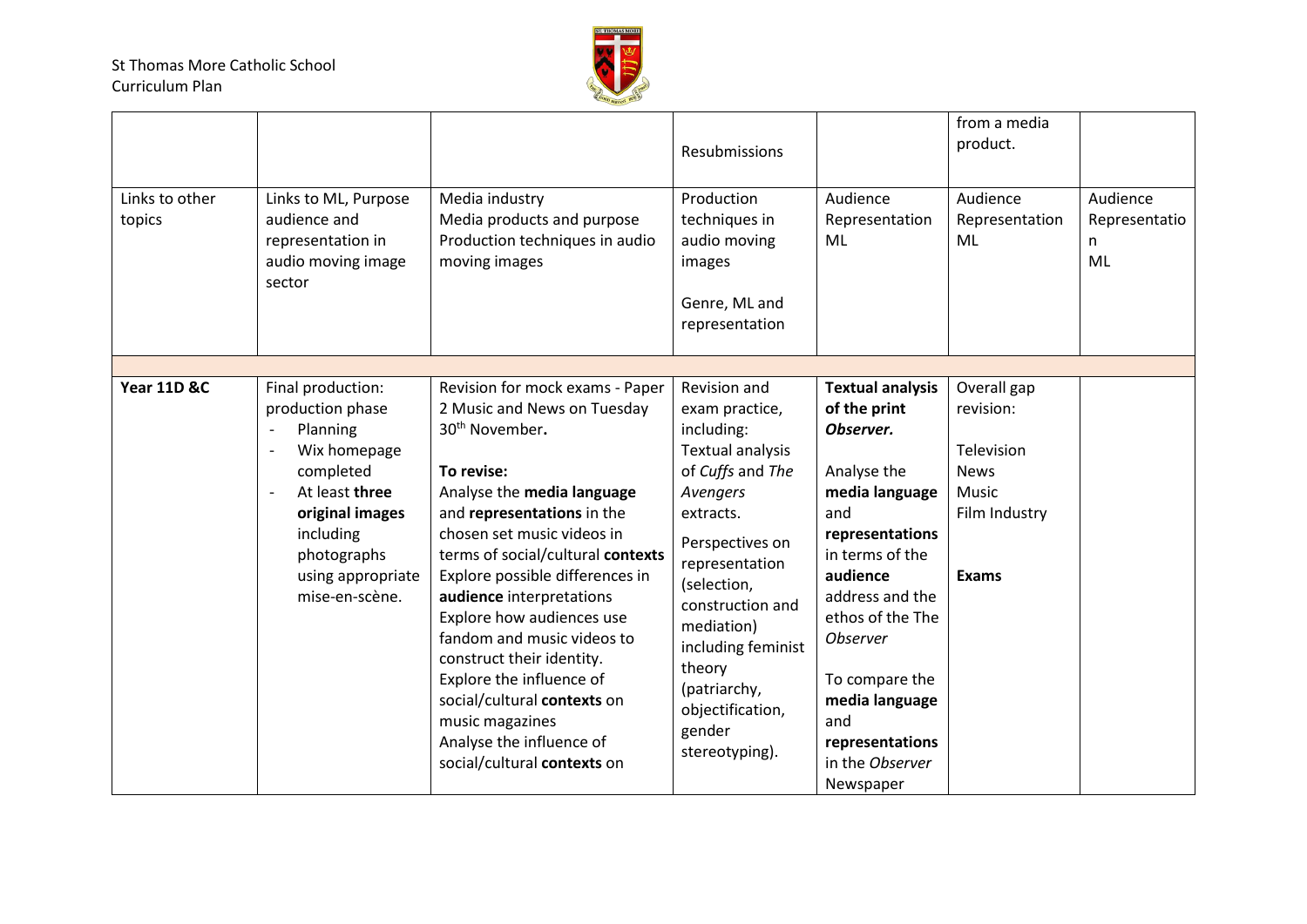

|  | representations in MOJO          | Genre                   |                  |  |
|--|----------------------------------|-------------------------|------------------|--|
|  | magazine                         | (repetition/variati     |                  |  |
|  |                                  | on, change,             |                  |  |
|  |                                  |                         | Revise how to    |  |
|  | To investigate Media Industries  | hybridity,              |                  |  |
|  | and Audience for MOJO            | intertextuality)        | apply U&G to all |  |
|  |                                  | and narrative           | other products   |  |
|  | Explore media language and       | theory Propp).          |                  |  |
|  | genre conventions on             |                         |                  |  |
|  | newspapers - the 'quality' and   |                         |                  |  |
|  | 'tabloid' press                  | <b>Textual analysis</b> |                  |  |
|  | Explore political contexts for   | of The Lego Movie       |                  |  |
|  | newspapers                       | advertising.            |                  |  |
|  |                                  |                         |                  |  |
|  | Investigate media industries     | Revision and            |                  |  |
|  | issues for newspapers, including | exam practice,          |                  |  |
|  | the Observe                      | including:              |                  |  |
|  |                                  | Active and<br>$\bullet$ |                  |  |
|  | Investigate the Observer's       | passive                 |                  |  |
|  | target audience and media        | audiences.              |                  |  |
|  | industry's values and beliefs    |                         |                  |  |
|  |                                  |                         |                  |  |
|  | Analyse representations and      |                         |                  |  |
|  | media language in the Observer   |                         |                  |  |
|  | print edition                    |                         |                  |  |
|  |                                  |                         |                  |  |
|  | Analyse differences in           |                         |                  |  |
|  | representations and media        |                         |                  |  |
|  | language in the historical       |                         |                  |  |
|  | Observer front pages compared    |                         |                  |  |
|  | to contemporary front pages.     |                         |                  |  |
|  |                                  |                         |                  |  |
|  |                                  |                         |                  |  |
|  | Compare contemporary and         |                         |                  |  |
|  | historical editions of the print |                         |                  |  |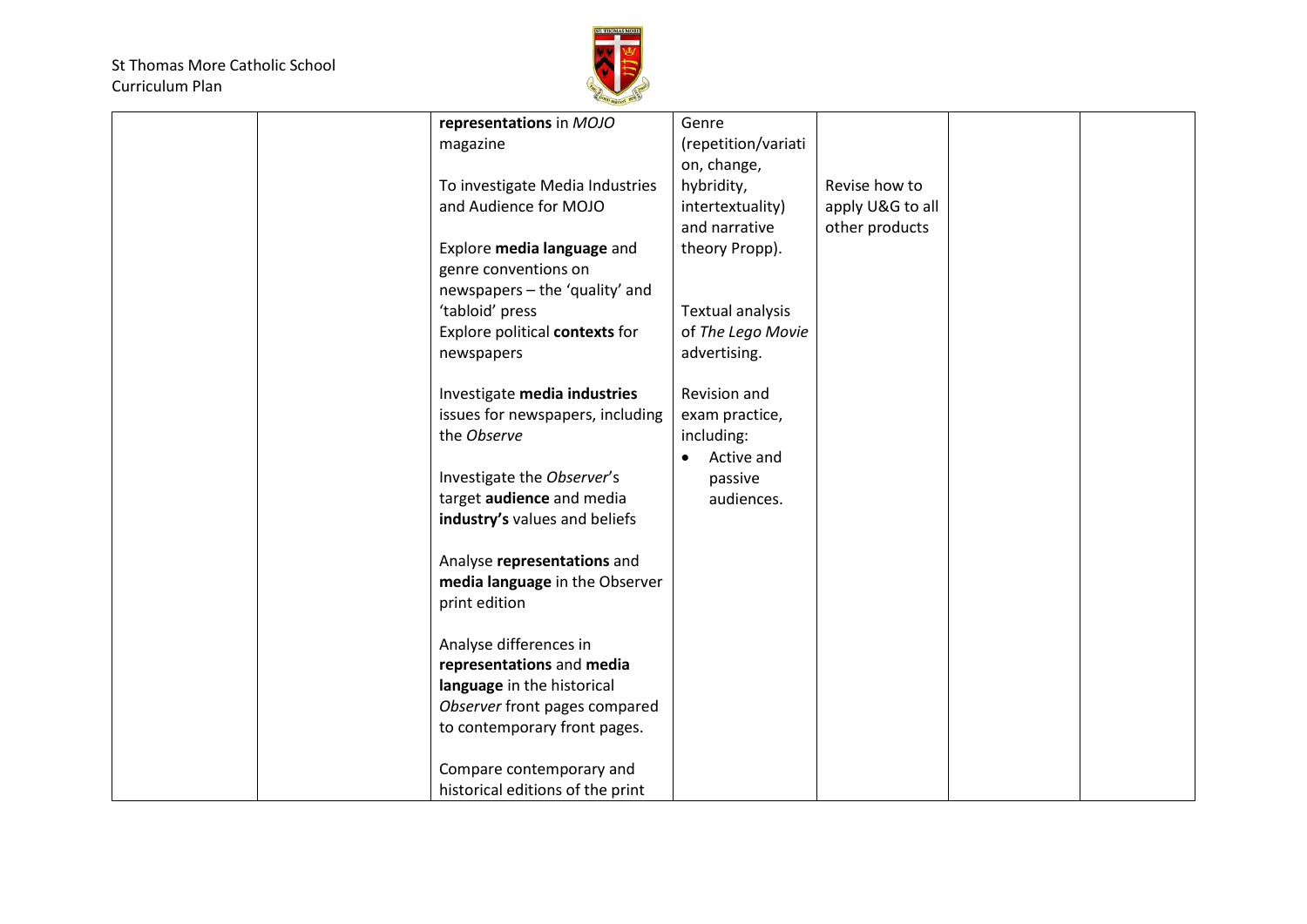

|                   |                                                       | newspaper in terms of how<br>these reflect historical changes<br>in social, cultural and political<br>contexts<br>An original logo.<br>Menu / navigation bar and one<br>working link between the<br>homepage and one other page<br>of<br>the website (such as the full text<br>of an article). |                                                                                                                                                                                                                                 |                                                                                                                                                                                                                                                         |                     |  |
|-------------------|-------------------------------------------------------|------------------------------------------------------------------------------------------------------------------------------------------------------------------------------------------------------------------------------------------------------------------------------------------------|---------------------------------------------------------------------------------------------------------------------------------------------------------------------------------------------------------------------------------|---------------------------------------------------------------------------------------------------------------------------------------------------------------------------------------------------------------------------------------------------------|---------------------|--|
| <b>Assessment</b> | Original written text<br>(150-200 words in<br>total). | Final Production to be<br>completed by 17 <sup>th</sup> December<br>2021                                                                                                                                                                                                                       | Revision and<br>exam practice,<br>including:<br>Media<br>$\bullet$<br>industries<br>terminology<br>(conglomerat<br>e, vertical<br>integration,<br>diversification<br>$\pmb{r}$<br>convergence,<br>PSB, names of<br>regulators). | Revision and<br>exam practice,<br>including:<br>Denotation<br>and<br>connotation<br>Uses and<br>$\bullet$<br>gratification<br>s (Blumler<br>and Katz).<br>Textual analysis<br>comparison of<br>MOJO magazine<br>and other<br>unseen music<br>magazines. | <b>Public Exams</b> |  |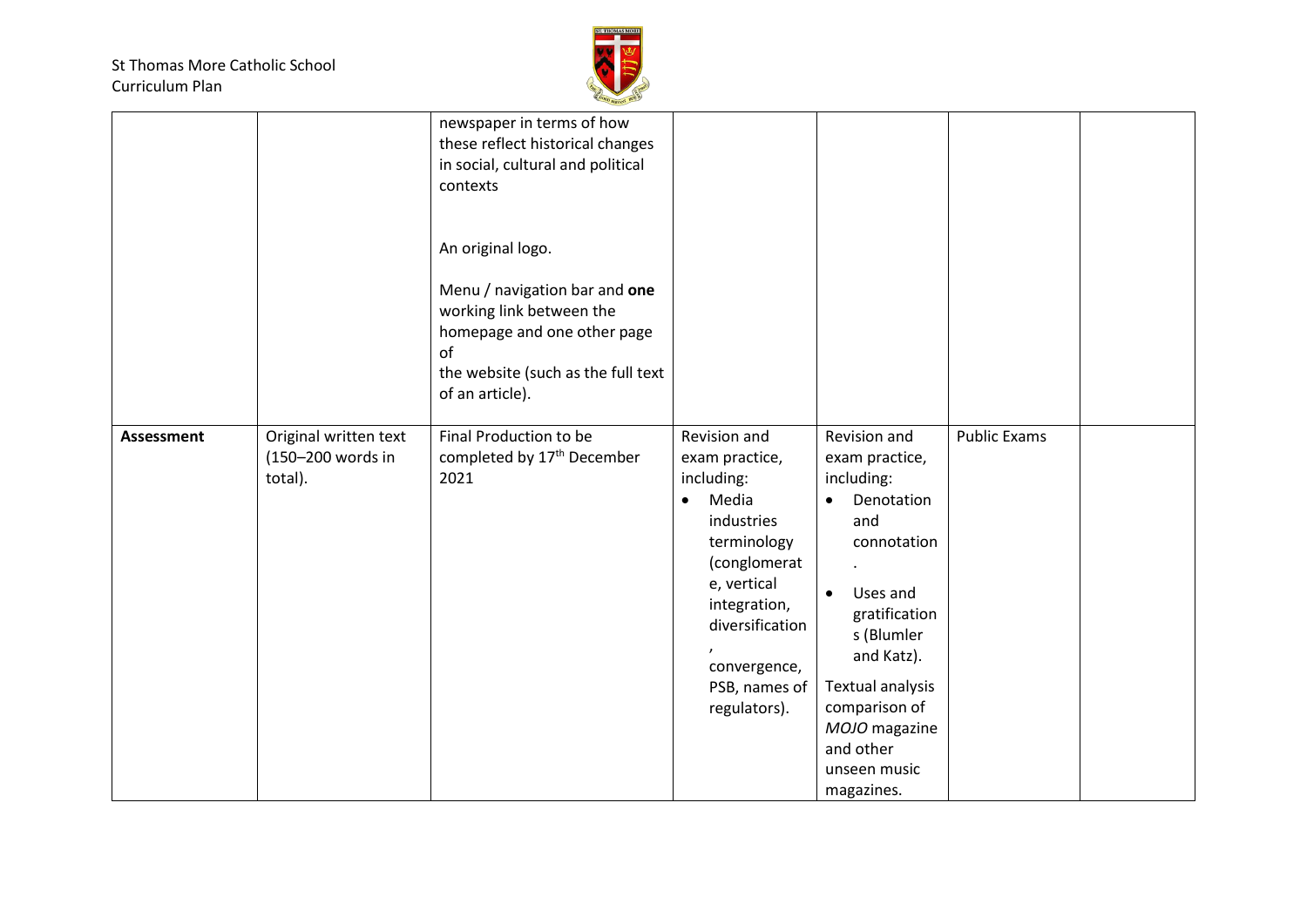

| Links to other          | Newspapers - genre,        | Historical context of the 1960's |           | Music videos and         |           | Website           | ML                     |               |
|-------------------------|----------------------------|----------------------------------|-----------|--------------------------|-----------|-------------------|------------------------|---------------|
| topics                  | rep, ML and audience       | ML & rep in TV programmes        |           | intertextuality          |           | production        | Representation         |               |
|                         |                            |                                  |           |                          |           | techniques        | Audience               |               |
|                         | Promotional media          |                                  |           |                          |           |                   | Industry               |               |
|                         |                            |                                  |           |                          |           | ML & rep in       | Context                |               |
|                         |                            |                                  |           |                          |           | newspapers        |                        |               |
|                         |                            |                                  |           |                          |           |                   |                        |               |
|                         |                            |                                  |           |                          |           |                   |                        |               |
| Year 12 BTEC            | $SI & MS =$                | $SI & MS =$                      |           | SI & MS - LAB for U4     |           | SI & MS - LAB for | SI & CDG for U1:       | $U10$ LAA $-$ |
| <b>Edexcel/Pearson</b>  | LAA U10 in preparation for | U10/U4 Learning                  |           | - pre-production for     |           | $U4 - pre-$       | representation         | The brief for |
| <b>BTEC Level 3</b>     | U <sub>4</sub>             | aim B: Produce                   |           | a short horror film      |           | production for a  | Revision.              | task 1        |
| <b>National</b>         |                            | material for a                   |           |                          |           | short horror film |                        |               |
| <b>Extended</b>         | A1 Narrative filmmaking -  | fictional film of the            | $\bullet$ | Risk assessment          |           |                   | $MS & SL - LAA$        | U4 LAB&C      |
| Certificate in          | purposes, formats,         | horror genre-idea                | $\bullet$ | Production               | $\bullet$ | a short           | U10/4: Pre-            | Preproductio  |
| <b>Creative Digital</b> | narrative structures and   | generation,                      |           | research                 |           | synopsis          | production             | n portfolio   |
| <b>Media UFT52</b>      | visual                     | synopsis, shooting               |           |                          |           | a narrative       | techniques             | for a short   |
|                         |                            |                                  |           |                          |           | structure/story   |                        |               |
|                         | Storytelling               | script and                       |           | SI and $CDG -$           |           | line.             |                        | horror film.  |
|                         |                            | storyboard                       |           | Representation           |           |                   | C Operational          |               |
|                         | A2 Genre, audience and     |                                  |           |                          | $\bullet$ | a short           | considerations         |               |
|                         | textual analysis           | $SI & CDG =$                     |           |                          |           | synopsis          | of the proposal        |               |
|                         |                            | Unit $1$ :                       |           | D1 Effects of            |           | a narrative       | C1 Production          |               |
|                         | $SI & CDG =$               | <b>Representation:</b>           |           | representation           |           |                   | considerations         |               |
|                         | Unit 1: Representation:    | An introduction                  |           | Each representation      |           | structure/story   | C <sub>2</sub> Content |               |
|                         | An introduction            | Continued                        |           | carries the values of    |           | line              | considerations         |               |
|                         |                            |                                  |           | the producer and         | $\bullet$ | storyboards       | D Presentation         |               |
|                         | How media products         | <b>B1 Constructing</b>           |           | shapes the opinions      | $\bullet$ | treatment         | of creative ideas      |               |
|                         | construct representations  | messages                         |           | and beliefs of           |           |                   | D1 Written and         |               |
|                         | - the media messages       | Media products are               |           | the audience.            |           | Sound scripts     | visual                 |               |
|                         | conveyed and comparisons   | constructed to                   |           |                          |           | Risk              | communication          |               |
|                         | of representations across  | convey messages                  |           | <b>Revision for Mock</b> |           | assessment        |                        |               |
|                         |                            | and values                       | exam      |                          |           |                   | Supervised prep        |               |
|                         | media products.            |                                  |           |                          | $\bullet$ | Production        |                        |               |
|                         |                            |                                  |           |                          |           | research          | for 8 external         |               |
|                         | • Products:                |                                  |           |                          |           |                   | set task (2hours)      |               |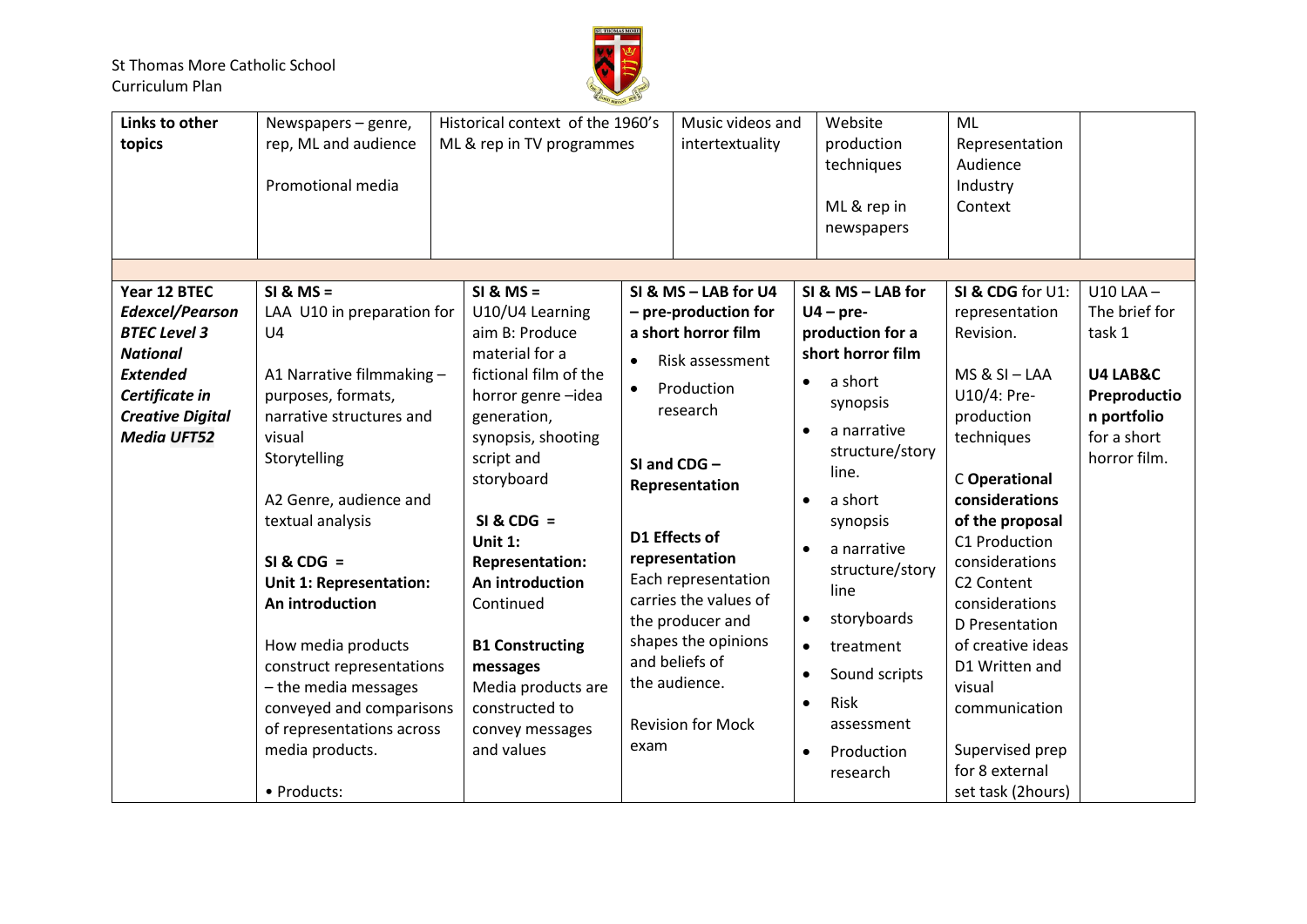

| o film and TV clips        | <b>B2 Audience</b>     | U8 Responding to a    |                         |  |
|----------------------------|------------------------|-----------------------|-------------------------|--|
| o advertising              | decoding               | <b>Brief</b>          | SI and CDG-             |  |
| o games                    | Media products are     |                       | Representation          |  |
| o music videos             | deconstructed as       | A Rationale for ideas | Revision                |  |
| o magazines.               | audiences 'read'       | in response to a      |                         |  |
|                            | media material and     | commission            |                         |  |
| • Representations:         | determine their        | A1 Use of research    | <b>U8 Responding to</b> |  |
| o gender                   | associated             | and background        | a Brief                 |  |
| o ethnicity                | messages.              | material              |                         |  |
| o age                      |                        | A2 Understanding the  | <b>B2 The proposal</b>  |  |
| o social groups            | <b>B3 Semiotics:</b>   | client/commission     | How to expand the       |  |
| o places.                  | media language         | A3 Ideas generation   | idea pitched that       |  |
|                            | Semiotic analysis is   | A4 The rationale for  | considers purpose,      |  |
| A2 Introduction to         | one approach to        | final idea            | style, content and      |  |
| theories of media          | understanding the      |                       | appropriateness         |  |
| representation             | messages and           | Developing a          | for the audience.       |  |
| How theories of media      | meaning in media       | response to a         |                         |  |
| representation have        | products:              | commission            | <b>C</b> Operational    |  |
| helped to shape and define |                        | B1 The pitch          | considerations of       |  |
| the concept.               | <b>B4 Expectations</b> |                       | the proposal            |  |
| • Re-presenting (Hall):    | and subversion of      |                       | C1 Production           |  |
|                            | genre                  |                       | considerations          |  |
| • Stereotyping (Dyer):     | The construction of    |                       | C <sub>2</sub> Content  |  |
| (Mulvey):                  | media texts using      |                       | considerations          |  |
|                            | established codes      |                       | D Presentation of       |  |
| C Stylistic codes:         | and conventions:       |                       | creative ideas          |  |
| cinematography, mise-en-   |                        |                       | D1 Written and          |  |
| scene, editing and sound   | C Stylistic codes:     |                       | visual                  |  |
|                            | cinematography,        |                       | communication           |  |
|                            | mise-en-scene,         |                       |                         |  |
|                            | editing and sound      |                       |                         |  |
|                            |                        |                       |                         |  |
|                            |                        |                       |                         |  |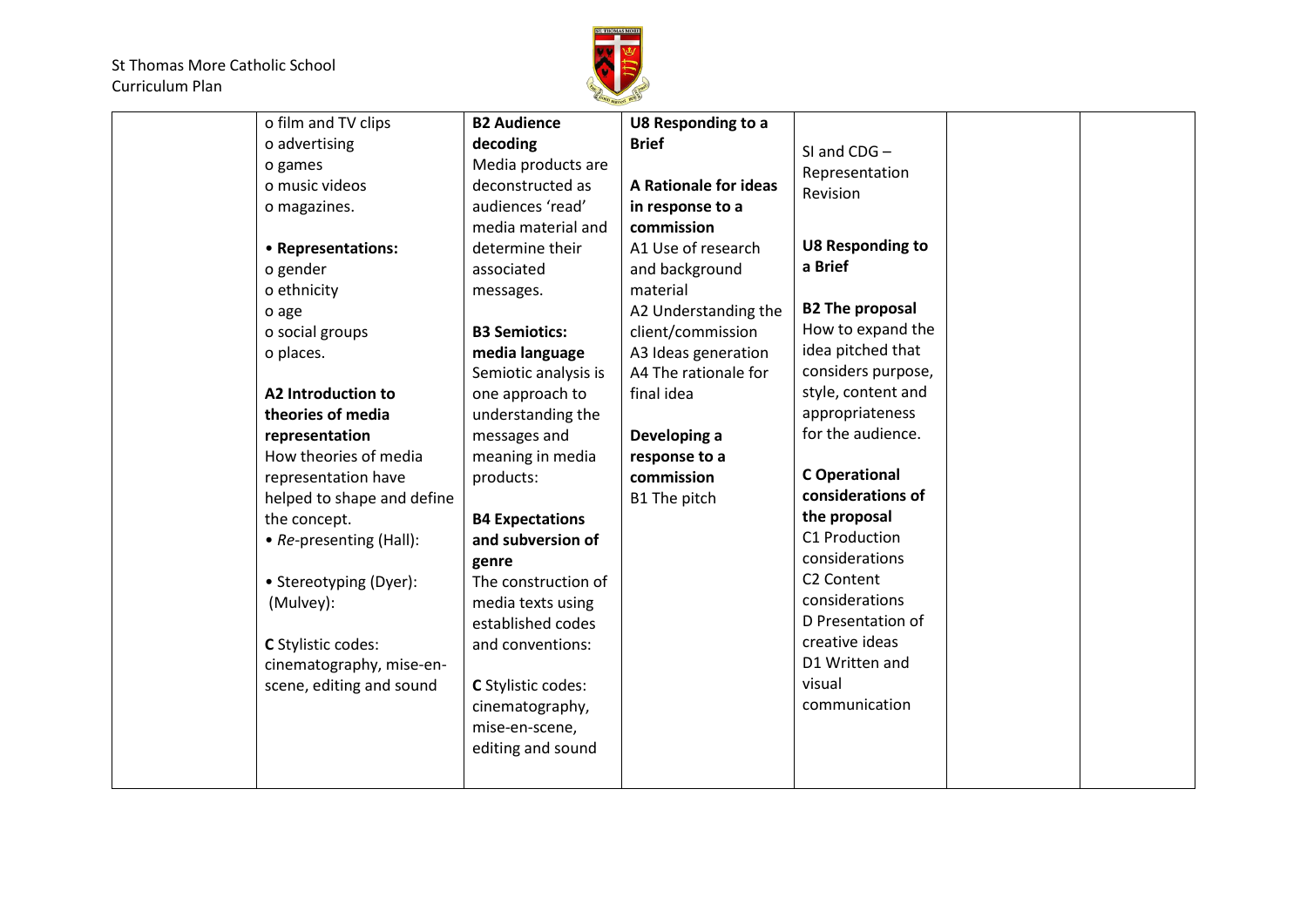

| <b>Assessment</b>        | End of LAA class test for U1<br>Dry run mock for LAA U10<br>essay on codes and<br>conventions used in the<br>horror genre | Drafting and<br>submission of LAA<br>for U10<br>$SI & CDG =$<br>Unit 1: Textual<br>analysis of<br>representation<br>revision<br>U1 - Mock exam<br>Wednesday 24th<br>L5&6<br>Dry run mock for<br>LAA U10 essay on<br>codes and<br>conventions used in<br>the action genre | Dry run draft of the<br>rational and pitch in<br>response to a Bullying<br>Support campaign<br>Dry run mock for LAA<br>U10 essay on codes<br>and conventions used<br>in the comedy genre<br>LAA U10 Brief | U1 Mock exam<br>Friday 11 <sup>th</sup> March<br>L3&4<br>U8 Mock exam The<br>rational and the<br>pitch in response<br>to a Bullying<br>Support campaign<br>w/c 14-03 | Timed Dry run<br>draft of the<br>proposal and<br>the treatment in<br>response to the<br><b>Bullying Support</b><br>campaign<br>External exam<br>for U1 and<br><b>External Set</b><br>Task | $1st$ and<br>resubmission<br>for U10 LAA<br>$1st$ and<br>resubmission<br>for U4 LA<br>B&C |
|--------------------------|---------------------------------------------------------------------------------------------------------------------------|--------------------------------------------------------------------------------------------------------------------------------------------------------------------------------------------------------------------------------------------------------------------------|-----------------------------------------------------------------------------------------------------------------------------------------------------------------------------------------------------------|----------------------------------------------------------------------------------------------------------------------------------------------------------------------|-------------------------------------------------------------------------------------------------------------------------------------------------------------------------------------------|-------------------------------------------------------------------------------------------|
| Links to other<br>topics | ML and representation in<br>film production                                                                               | ML and<br>representation in<br>film production                                                                                                                                                                                                                           | The production<br>process for moving<br>image.                                                                                                                                                            | Moving image<br>production                                                                                                                                           | Moving image<br>production                                                                                                                                                                | Responding<br>to a brief                                                                  |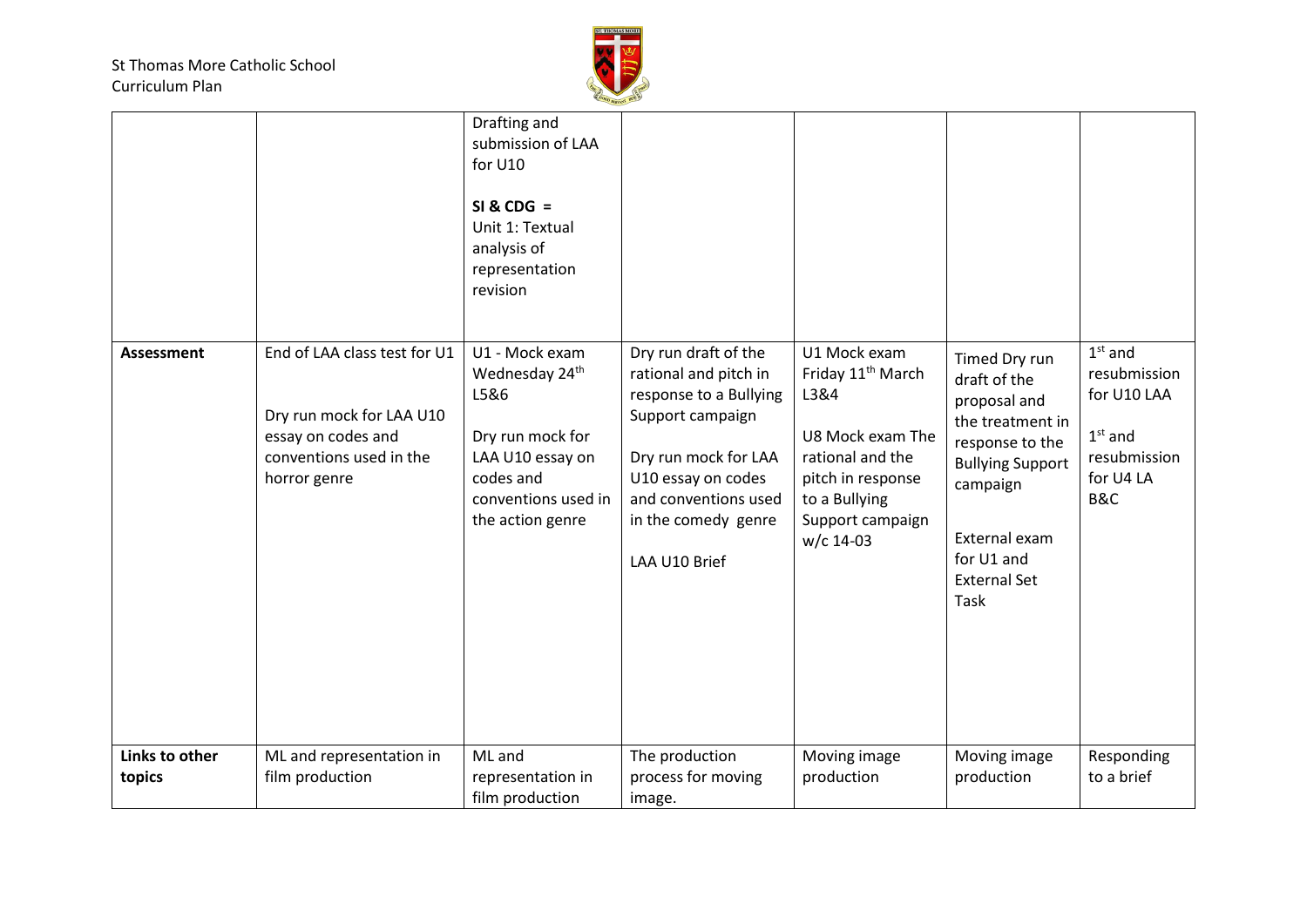

|                                                                |                                                                                                                                                           | Production<br>techniques<br>Narrative<br>Genre                                                                                                                                                                                                        | ML<br>Audience | Representation                                                                                                                                                            | The pre-production<br>process                                                                                                         | The pre-<br>production<br>process                                                                                                    | Rep, ML &<br>Audience                                                                         |
|----------------------------------------------------------------|-----------------------------------------------------------------------------------------------------------------------------------------------------------|-------------------------------------------------------------------------------------------------------------------------------------------------------------------------------------------------------------------------------------------------------|----------------|---------------------------------------------------------------------------------------------------------------------------------------------------------------------------|---------------------------------------------------------------------------------------------------------------------------------------|--------------------------------------------------------------------------------------------------------------------------------------|-----------------------------------------------------------------------------------------------|
| Year 12 A'Level<br><b>OCR GCE Media</b><br><b>Studies H409</b> | MS: Paper 2 Section A<br>Media Industries and<br>Audiences-Film<br>Introduction to the<br>film industry -<br>production,<br>distribution and<br>exchange  | MS: Paper 2 Section A Media<br>Industries and Audiences-<br>Games<br>Introduction to video games -<br>Minecraft<br>Minecraft $-$ the game<br>Minecraft - ownership and<br>convergence                                                                 |                | MS: Paper 1<br>Section A: News<br>Newspapers-The<br>Guardian and<br>Daily Mail<br>Introduction to<br>media industries                                                     | MS Paper 1<br>Section A: News<br>Newspapers $-$<br>The Guardian<br>and Daily Mail<br>Media<br>industries-                             | <b>MS:</b> Small scale<br>practical activity<br>$-$ planning $-$<br>magazines<br>Small scale<br>practical activity<br>$-$ making $-$ | $MS: NEA -$<br>Planning and<br>Production<br>SI: Planning<br>and<br>production<br>the website |
|                                                                | Media industries -<br>introduction to the<br>Disney film The Jungle<br>Book (1967 and 2016)<br>Media technologies                                         | Minecraft - distribution<br>Minecraft - gamer experience<br>Minecraft - audience<br>Minecraft - the global brand<br>Minecraft - fandom<br>SI: Paper 1 Section B                                                                                       |                | - print sector:<br>production,<br>distribution and<br>cross-media<br>ownership<br>Introduction to                                                                         | representation<br>and media<br>audiences:<br>regulation<br><b>Revision for</b><br>Paper: Section A                                    | magazines<br>NEA - Planning,<br>and production<br>SI: Gender in<br>LFTVD 1                                                           |                                                                                               |
|                                                                | and The Jungle Book<br>Marketing,<br>distribution and<br>regulation of The<br>Jungle Book<br>Paper 2 Section A<br>Media Industries and<br>Audiences-Radio | Media Language &<br>Representation<br>Intro to Magazines<br>Analysis of ML and Rep Codes<br>and conventions of magazine<br>front covers as a media form<br>Big Issue Magazine - Intro to set<br>product: genre, ownership,<br>purpose and aims of the |                | media industries<br>- news<br>institutions:<br>Introduction to<br>media language -<br>news discourse<br>and political bias<br>(Neal, Barthes)<br>Introduction to<br>media | SI: Revise case-<br>study adverts<br>with unseen<br>examples for<br>ML, rep, and<br>context.<br>Big Issue -<br>unseen<br>examples for | TV drama and<br>ethnicity and<br>post-colonial<br>theory<br>TV drama and<br>audience<br>reception<br>(Compare Hall<br>with other     |                                                                                               |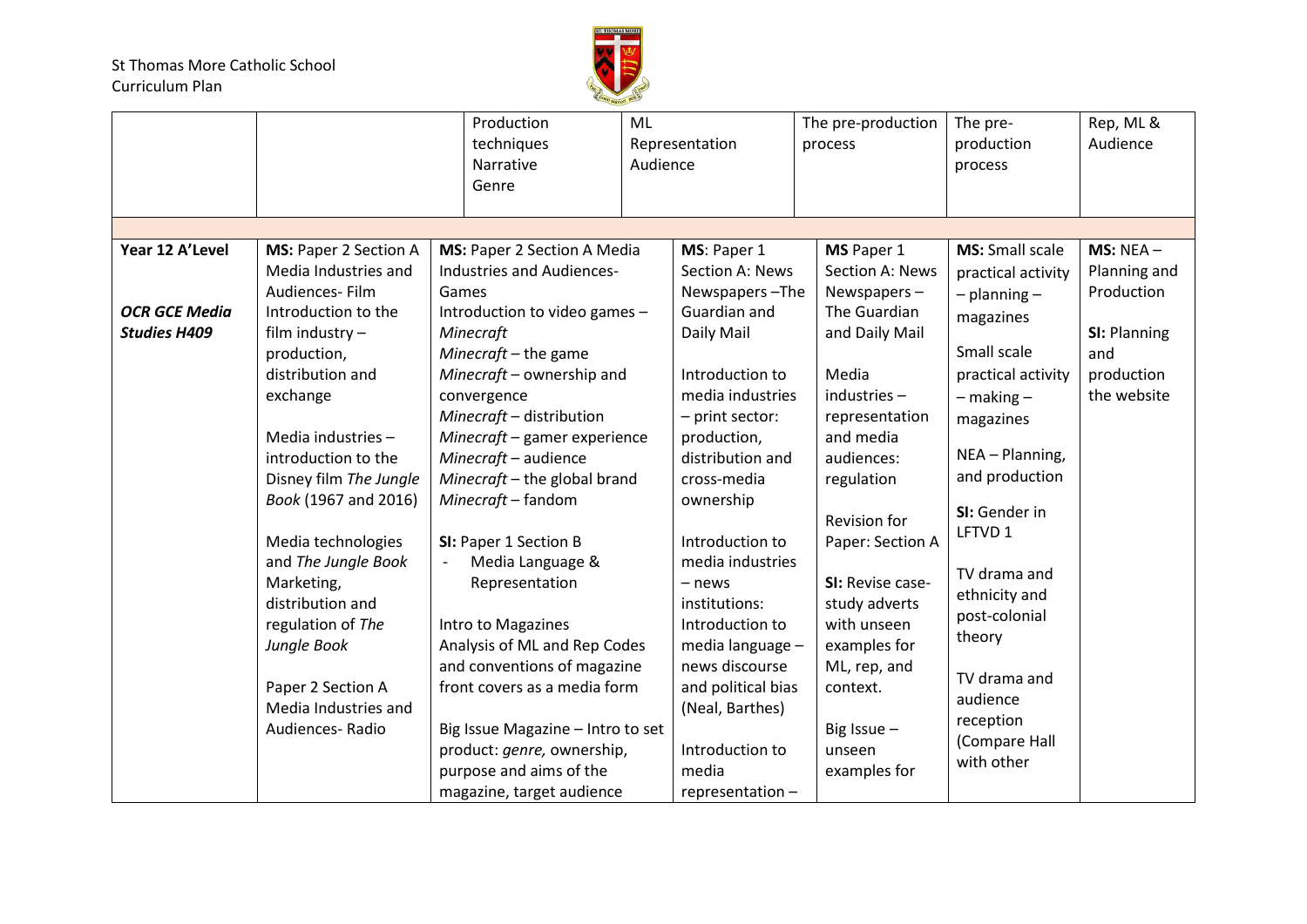

| The origins of Radio 1 |                                   | news discourse,       | ML, rep, and      | audience           |  |
|------------------------|-----------------------------------|-----------------------|-------------------|--------------------|--|
| and the Radio 1        | The Big Issue Magazine -          | ideology and          | context.          | theorists)         |  |
| <b>Breakfast Show</b>  | Analysis of ML-technical          | political bias (Hall, |                   |                    |  |
|                        | elements, semiotic analysis and   | Barthes)              | Mock Feedback     |                    |  |
| The Radio 1 Breakfast  | combined use of elements to       |                       |                   | TV drama and       |  |
| Show as a flagship     | construct meaning                 | Introduction to       | Media language    | audience $-$       |  |
| programme              |                                   | media                 | elements in       | national and       |  |
|                        | The Big Issue Magazine -          | representation-       | LFTVD set         | globalised         |  |
| The Radio 1 Breakfast  | Analysis of ML-use and            | news discourse,       | product 1(recap   | audiences          |  |
| Show - scheduling      | significance of intertextual      | ideology and          | Barthes,          |                    |  |
|                        | references on The Big Issue       | political bias        | Todorov, Neale,   | $TV$ drama $-$ the |  |
| The Radio 1 Breakfast  | front covers                      | Gender (hooks,        | Levi-Strauss and  | end of the         |  |
| Show - marketing       |                                   | Van Zoonen) and       | Baudrillard)      | audience?          |  |
| The Radio 1 Breakfast  | The Big Issue Magazine -          | diversity (Gilroy,    |                   | TV drama and       |  |
| Show - technology      | Analysis of representation of     | hooks, Gauntlett)     | Media             |                    |  |
| and the online age     | events, issues, social groups and |                       | representations   | ownership          |  |
| The Radio 1 Breakfast  | individuals/positive and          | Media                 | in LFTVD 1 (Hall, | TV drama and       |  |
| $Show$ – use and       | negative stereotypes              | representation        | Gauntlett,        | regulation         |  |
| exchange               |                                   | and media             | hooks, Van        |                    |  |
|                        | SI: Intro to Adverts to set       | audiences:            | Zoonen, Butler    |                    |  |
| The Radio 1 Breakfast  | adverts: Shelter, Lucozade and    | cultivation theory    | and Gilroy.       |                    |  |
| $Show - broadcasting$  | Old Spice                         | (Gerbner)             |                   |                    |  |
| standards and the      | Case study 1 L                    |                       |                   |                    |  |
| role of Ofcom          |                                   | Media industries,     |                   |                    |  |
|                        | Lucozade - Intro to set product   | representation        |                   |                    |  |
|                        | and analysis of ML &              | and media             |                   |                    |  |
| SI: Paper 1 Section B- | Representation                    | audiences of the      |                   |                    |  |
| Media Language and     | Case study 2 Old Spice - Intro to | Daily Mail and the    |                   |                    |  |
| Representation         | set product and analysis of ML&   | Guardian              |                   |                    |  |
| Intro to music video   |                                   | newspapers            |                   |                    |  |
| Intro to set products  | Rep                               |                       |                   |                    |  |
| List A Music Video -   |                                   | SI: Paper 1           |                   |                    |  |
| analysis of Media      |                                   | Section B: Long       |                   |                    |  |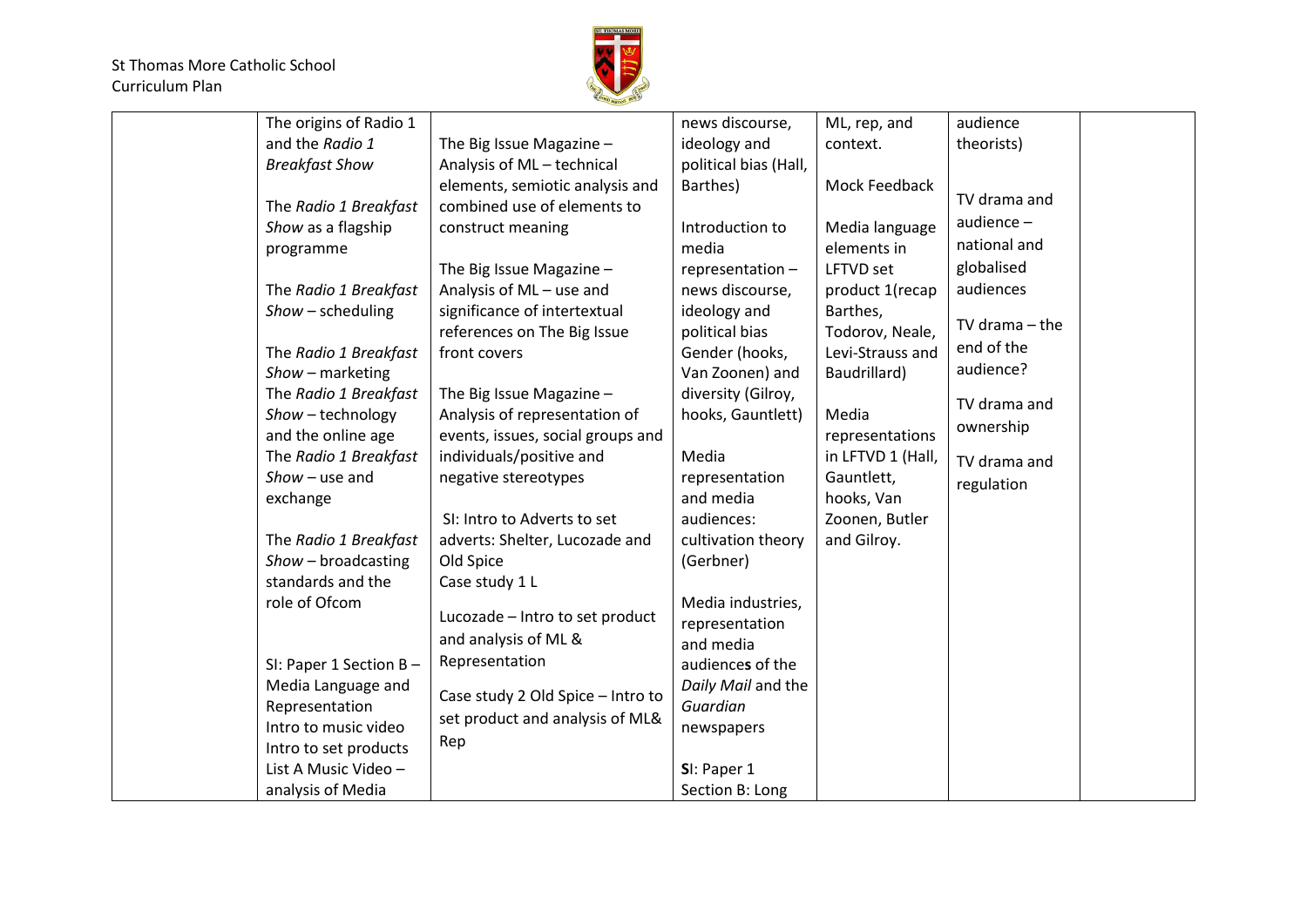

|                   | Language - Emile<br>Sande's 'Heaven.'<br>List A Music Video -<br>analysis of                                                                                                                                                                                                                                              | Case study 3 Shelter - Intro to<br>set product and analysis of ML<br>& Rep<br>LFTV - Introduction                                                                                                                                                      | Form TV<br>Programmes<br>(LFTV)<br>Media<br>representations in                                              |                                                                                   |  |
|-------------------|---------------------------------------------------------------------------------------------------------------------------------------------------------------------------------------------------------------------------------------------------------------------------------------------------------------------------|--------------------------------------------------------------------------------------------------------------------------------------------------------------------------------------------------------------------------------------------------------|-------------------------------------------------------------------------------------------------------------|-----------------------------------------------------------------------------------|--|
|                   | Representation<br>List A Music Video -<br>analysis of Contexts<br>List B Music Video -<br>analysis of Media<br>Language - David<br>Guetta 'Titanium.'<br>List B Music Video -<br>analysis of<br>Representation<br>Comparison of List A<br>and List B music<br>videos/Analysis of<br>exam style questions<br>Exam practice | Introduction to TV drama - set<br>product 1 Stranger Things<br>TV drama - narrative form and<br>structure Todorov, Propp, Levi<br><b>Strauss</b><br>Long-form TV drama - genre<br>Media language elements in<br>LFTVD set product 1 - Barthes,<br>Neal | LFTVD 1<br>characters,<br>events, issues,<br>realism and hyper<br>reality and<br>ideology -<br>Baudrillard. |                                                                                   |  |
| <b>Assessment</b> | Unit assessment $-$ The<br>Jungle Book<br>Unit assessment-<br>Radio                                                                                                                                                                                                                                                       | Year 12 A'level Mock on Wed<br>24 <sup>th</sup> November AM<br>Paper 1: Media Messages<br>Section B Media Language and<br>Respresentation.                                                                                                             | Unit<br>assessment-<br>Newspaper                                                                            | Year 12 AL Mock on<br>Friday 11 <sup>th</sup> March<br>Paper 1: Media<br>Messages |  |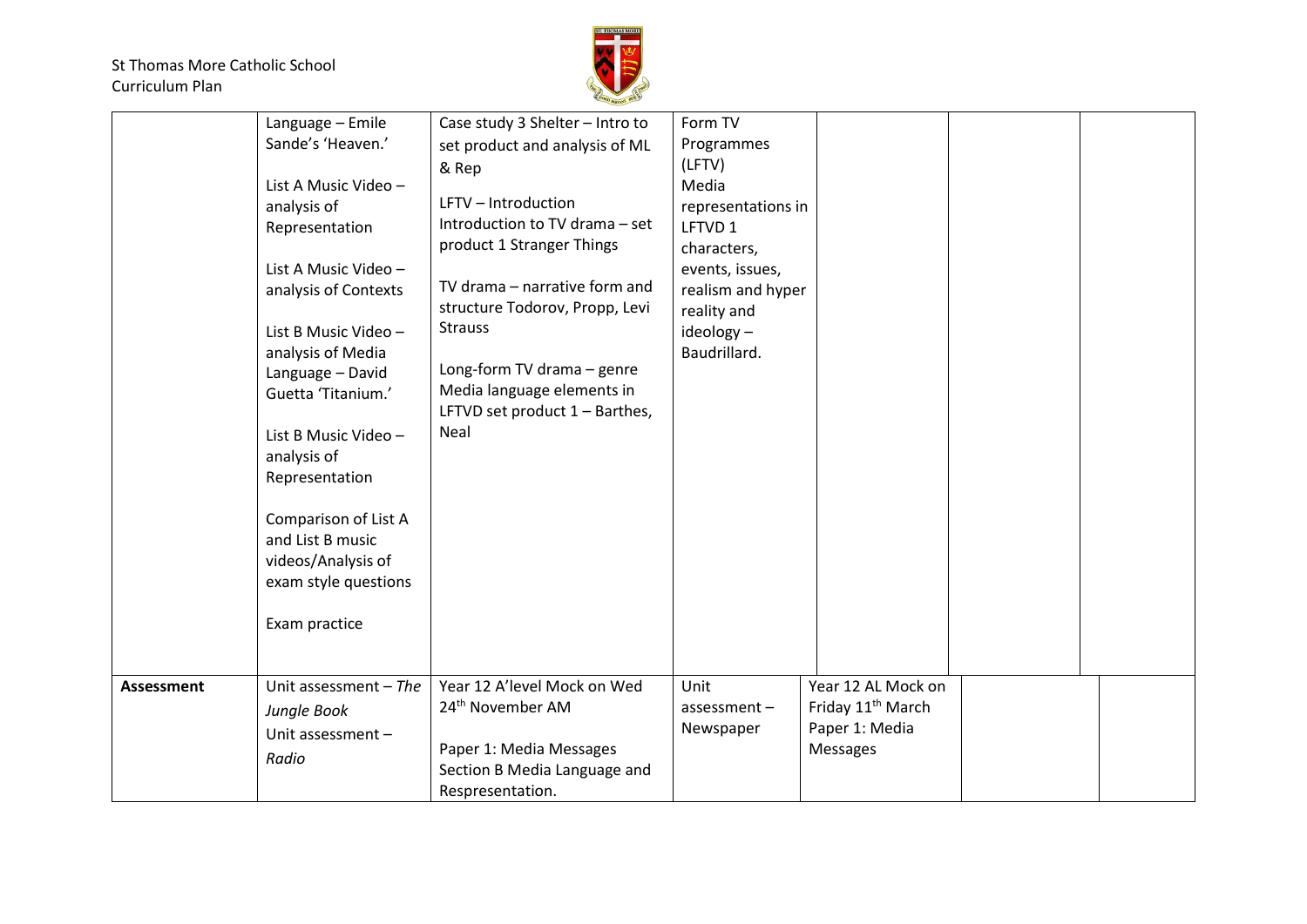

|                                                                                                                           | Unit assessment $-$<br><b>Magazines</b>                                                                                                                                                                                                        | Paper 2: Evolving Media Section<br>A Media Industries and<br>Audiences.                                                                                                                                                                                                                                                    | Unit<br>Assessment-<br>LFTV                                                                                                                                                             |                                                                                                                                                                       |                                                                                                     |                                                                                                               |
|---------------------------------------------------------------------------------------------------------------------------|------------------------------------------------------------------------------------------------------------------------------------------------------------------------------------------------------------------------------------------------|----------------------------------------------------------------------------------------------------------------------------------------------------------------------------------------------------------------------------------------------------------------------------------------------------------------------------|-----------------------------------------------------------------------------------------------------------------------------------------------------------------------------------------|-----------------------------------------------------------------------------------------------------------------------------------------------------------------------|-----------------------------------------------------------------------------------------------------|---------------------------------------------------------------------------------------------------------------|
| Links to other<br>topics                                                                                                  | Regulation in other<br>media sectors<br>ML & rep in LFTV                                                                                                                                                                                       | Audience in film<br>ML & rep in newspapers                                                                                                                                                                                                                                                                                 | ML & rep in<br>newspapers<br>Realism,<br>Hyper reality<br>and<br>intertextuality<br>in in music<br>videos                                                                               | Regulation in other<br>media sectors<br>ML & rep in music<br>videos, magazines,<br>and advertisements                                                                 | ML & rep in<br>magazines.<br>ML & rep in LFTV<br>Audience<br>response to<br>other media<br>products | ML & rep<br>-in<br>magazines.<br>ML & rep<br>in LFTV<br>Audience<br>response<br>to other<br>media<br>products |
|                                                                                                                           |                                                                                                                                                                                                                                                |                                                                                                                                                                                                                                                                                                                            |                                                                                                                                                                                         |                                                                                                                                                                       |                                                                                                     |                                                                                                               |
| Year 12 Level 2                                                                                                           | LAA Component $1 -$                                                                                                                                                                                                                            | 2: Developing Digital Media                                                                                                                                                                                                                                                                                                | Component 2,                                                                                                                                                                            | SI: Component 1                                                                                                                                                       | <b>LAC Developing</b>                                                                               |                                                                                                               |
| $MS = 4$<br><b>Edexcel/Pearson</b><br><b>Tech Award Level</b><br>2 in Creative<br><b>Media Production</b><br><b>ZPG72</b> | <b>Exploring Media</b><br><b>Products Investigating</b><br><b>Media Products</b><br>A: Investigate media<br>products<br>A1 Media products,<br>audiences and<br>purpose<br>Demographics<br>Audience purpose:<br><b>Uses &amp; Gratification</b> | <b>Production Skills</b><br>A: Develop media production<br>skills and techniques<br>A1 Practical skills and<br>techniques.<br>Students write a treatment for<br>an audio or moving image<br>interpretation of a children's<br>fairy tale. Planning<br>a short synopsis<br>a narrative<br>$\bullet$<br>structure/storyline. | Learning aim B<br>assignment<br>drafting and<br>submission<br>C: Review own<br>progress and<br>development<br>of skills and<br>practices<br>C1 Review of<br>progress and<br>development | LAB - mock, brief,<br>and RS<br>SI: Component 3<br>LAA-The rational<br>MS: Component 2<br>LAA mock, brief, and<br>RS for LAA.<br>MS: Component 2<br>LAB - Apply Media | planning and<br>applying media<br>production skills                                                 |                                                                                                               |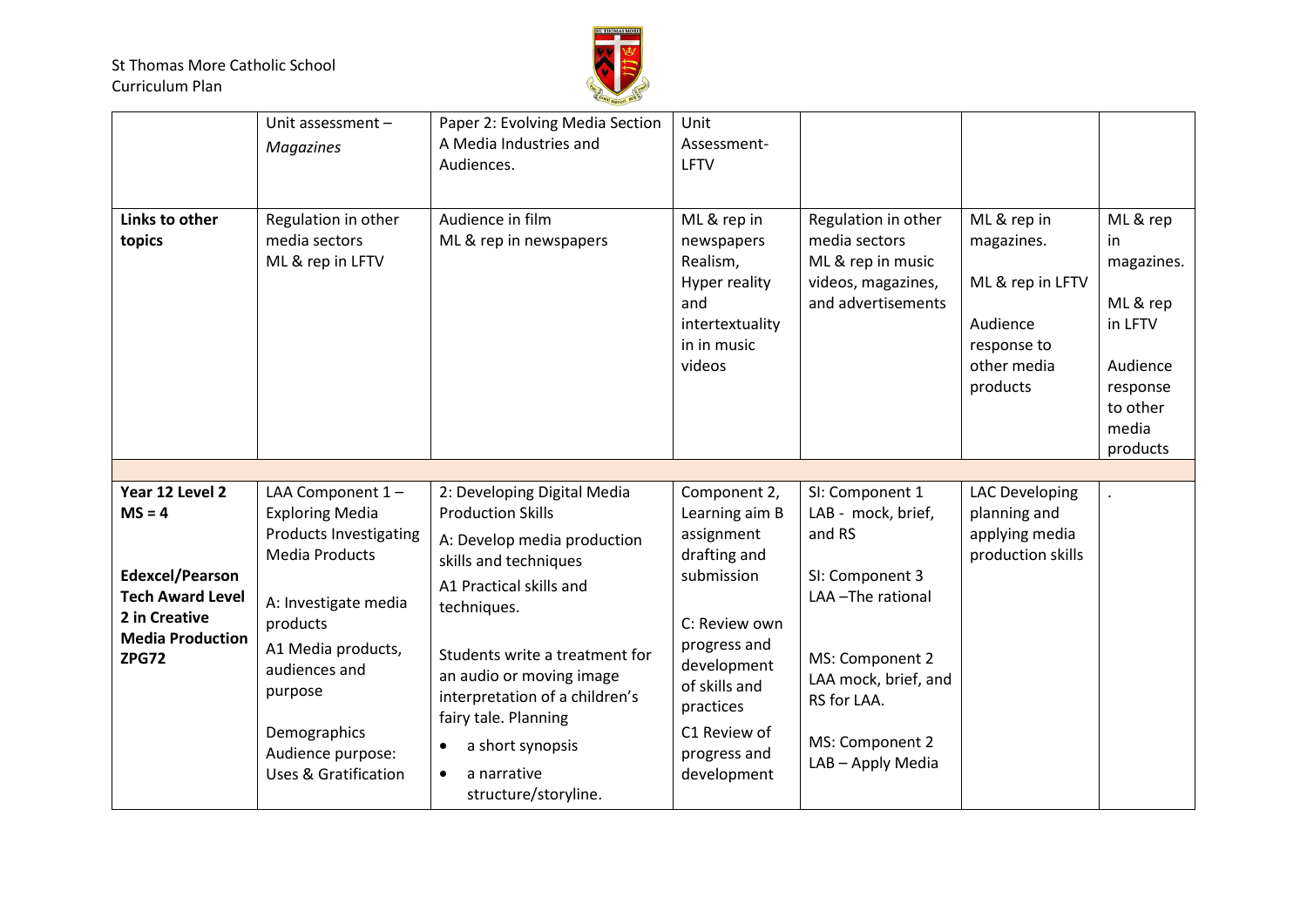

| Producer purpose:<br>Profit, community<br>benefit, raising<br>awareness, critical<br>acclaim, inspiration,<br>innovation,<br>experimentation.<br>Analysis of how media<br>products from each<br>media sector, past<br>and present are<br>created to engage<br>audiences for a<br>specific purpose.<br>B: Explore how media<br>products are created<br>to provide meaning<br>and engage audiences<br>B1 Genre, narrative,<br>representation and<br>audience<br>interpretation<br>Students focus on the<br>audio/moving image,<br>sector and will learn:<br>generic characteristics<br>within a specific<br>genre. | a short synopsis<br>$\bullet$<br>a narrative<br>$\bullet$<br>structure/storyline<br>storyboards<br>$\bullet$<br>Sound scripts<br>Workshops on shooting footage<br>and sound and editing<br>2: Developing Digital Media<br><b>Production Skills</b><br>Continued.<br>Learning Aim A assignment<br>completed.<br>Students will need to provide<br>evidence of their development<br>of media production skills and<br>techniques.<br>B: Apply media production skills<br>and techniques<br>B1 Pre-production processes<br>and practices | <b>LAC Developing</b><br>planning and<br>applying media<br>production<br>skills | Production skills and<br>techniques<br>LAB: Component 2<br>mock, brief and and<br>RS.<br>Component C:<br>Responding to a<br><b>Brief</b><br>Developing Ideas in<br>Response to a Brief<br>LAB & LAC<br>Developing planning<br>and applying media<br>production skills<br>Mock 1 Responding<br>to a brief<br><b>LAC Developing</b><br>planning and<br>applying media<br>production skills |  |  |
|------------------------------------------------------------------------------------------------------------------------------------------------------------------------------------------------------------------------------------------------------------------------------------------------------------------------------------------------------------------------------------------------------------------------------------------------------------------------------------------------------------------------------------------------------------------------------------------------------------------|--------------------------------------------------------------------------------------------------------------------------------------------------------------------------------------------------------------------------------------------------------------------------------------------------------------------------------------------------------------------------------------------------------------------------------------------------------------------------------------------------------------------------------------|---------------------------------------------------------------------------------|------------------------------------------------------------------------------------------------------------------------------------------------------------------------------------------------------------------------------------------------------------------------------------------------------------------------------------------------------------------------------------------|--|--|
|------------------------------------------------------------------------------------------------------------------------------------------------------------------------------------------------------------------------------------------------------------------------------------------------------------------------------------------------------------------------------------------------------------------------------------------------------------------------------------------------------------------------------------------------------------------------------------------------------------------|--------------------------------------------------------------------------------------------------------------------------------------------------------------------------------------------------------------------------------------------------------------------------------------------------------------------------------------------------------------------------------------------------------------------------------------------------------------------------------------------------------------------------------------|---------------------------------------------------------------------------------|------------------------------------------------------------------------------------------------------------------------------------------------------------------------------------------------------------------------------------------------------------------------------------------------------------------------------------------------------------------------------------------|--|--|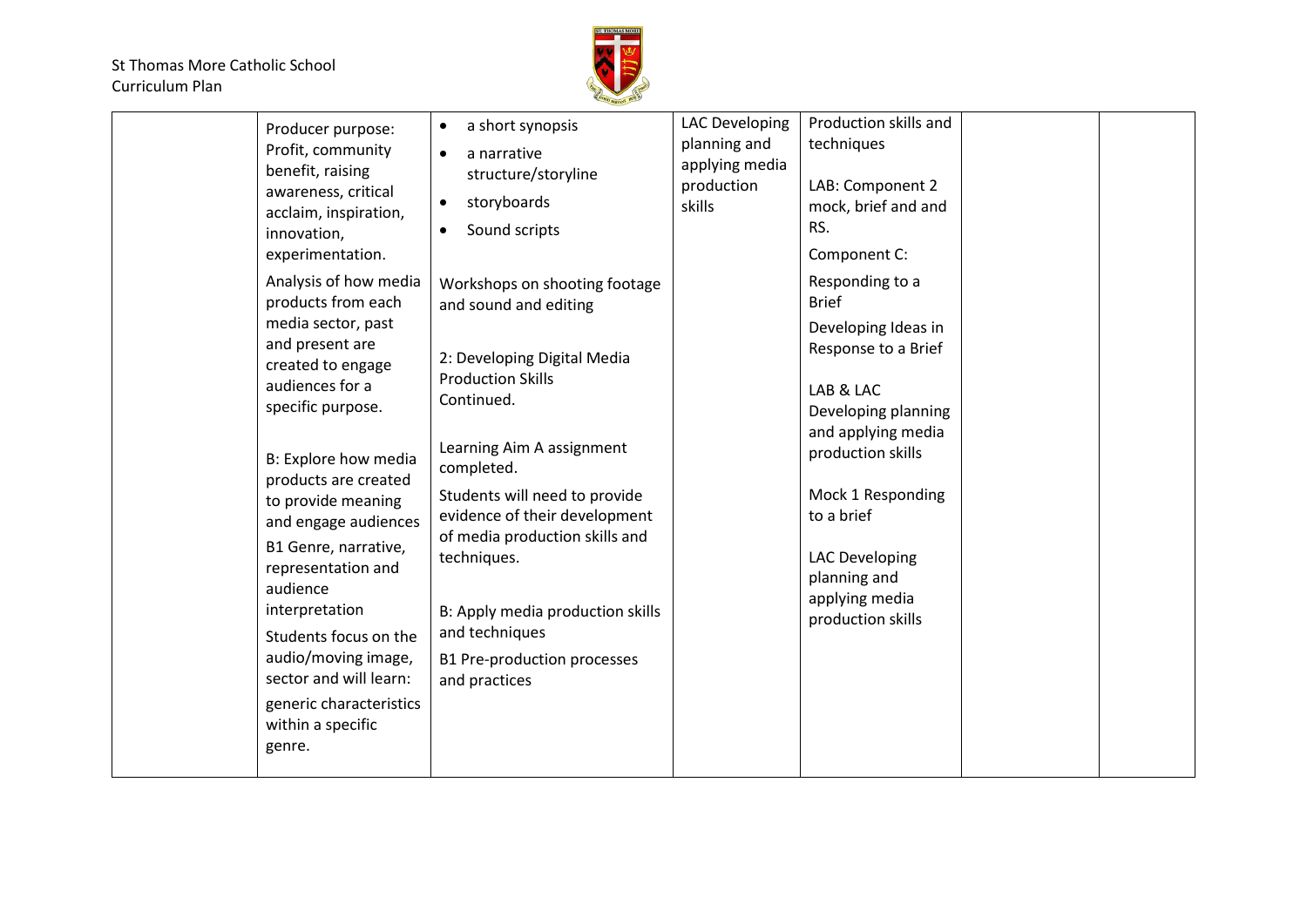

|                          | Steve Neale's theory<br>of repetition and<br>difference.<br>Narrative devices<br>Characterisation<br>Point of view<br>Representation<br>Audience positioning<br>Audience<br>interpretations<br>Mise-en-scene and<br>lighting |                                                                                                 |                                                                                          |                                               |                                                |  |
|--------------------------|------------------------------------------------------------------------------------------------------------------------------------------------------------------------------------------------------------------------------|-------------------------------------------------------------------------------------------------|------------------------------------------------------------------------------------------|-----------------------------------------------|------------------------------------------------|--|
| <b>Assessment</b>        | Dry Run Mock for C1<br>LAA & LAB                                                                                                                                                                                             | Resubmission for C1 LAA & LAB<br>Dry Run Mock C2 LAA & LAB                                      | First<br><b>Submission LAA</b><br>&B                                                     | Dry run for LAC<br>Resubmission for<br>LAA &B | External set task<br>Mock for LA, B,<br>and C. |  |
| Links to other<br>topics | Links to ML, Purpose<br>audience and<br>representation in<br>audio moving image<br>sector                                                                                                                                    | Media industry<br>Media products and purpose<br>Production techniques in audio<br>moving images | Production<br>techniques in<br>audio moving<br>images<br>Genre, ML and<br>representation | Audience<br>Representation<br>ML              | Audience<br>Representation<br>ML               |  |
|                          |                                                                                                                                                                                                                              |                                                                                                 |                                                                                          |                                               |                                                |  |
| Year 13 BTEC             | $MS - U4 - Pre-$                                                                                                                                                                                                             | <b>Response to the Go Create</b>                                                                | <b>EXTERNAL</b>                                                                          | U1 and U8 timed                               | <b>EXTERNAL</b>                                |  |
| (5 lessons per           | Production LAA -                                                                                                                                                                                                             | <b>brief</b>                                                                                    | <b>EXAMINATIO</b>                                                                        | assignments to be                             | <b>EXAMINATIONS</b>                            |  |
| week                     | Understanding the                                                                                                                                                                                                            |                                                                                                 | NS in Jan for                                                                            | marked by MS for                              | Revision and                                   |  |
| $MS = 2$                 | requirements of a pre-                                                                                                                                                                                                       | SI: $U8 -$ Responding to a                                                                      | <b>U1 &amp;U8</b>                                                                        | Unit 1 and SI for                             | external                                       |  |
| $SI = 2$                 |                                                                                                                                                                                                                              | Commission continued                                                                            |                                                                                          | U8                                            | examinations                                   |  |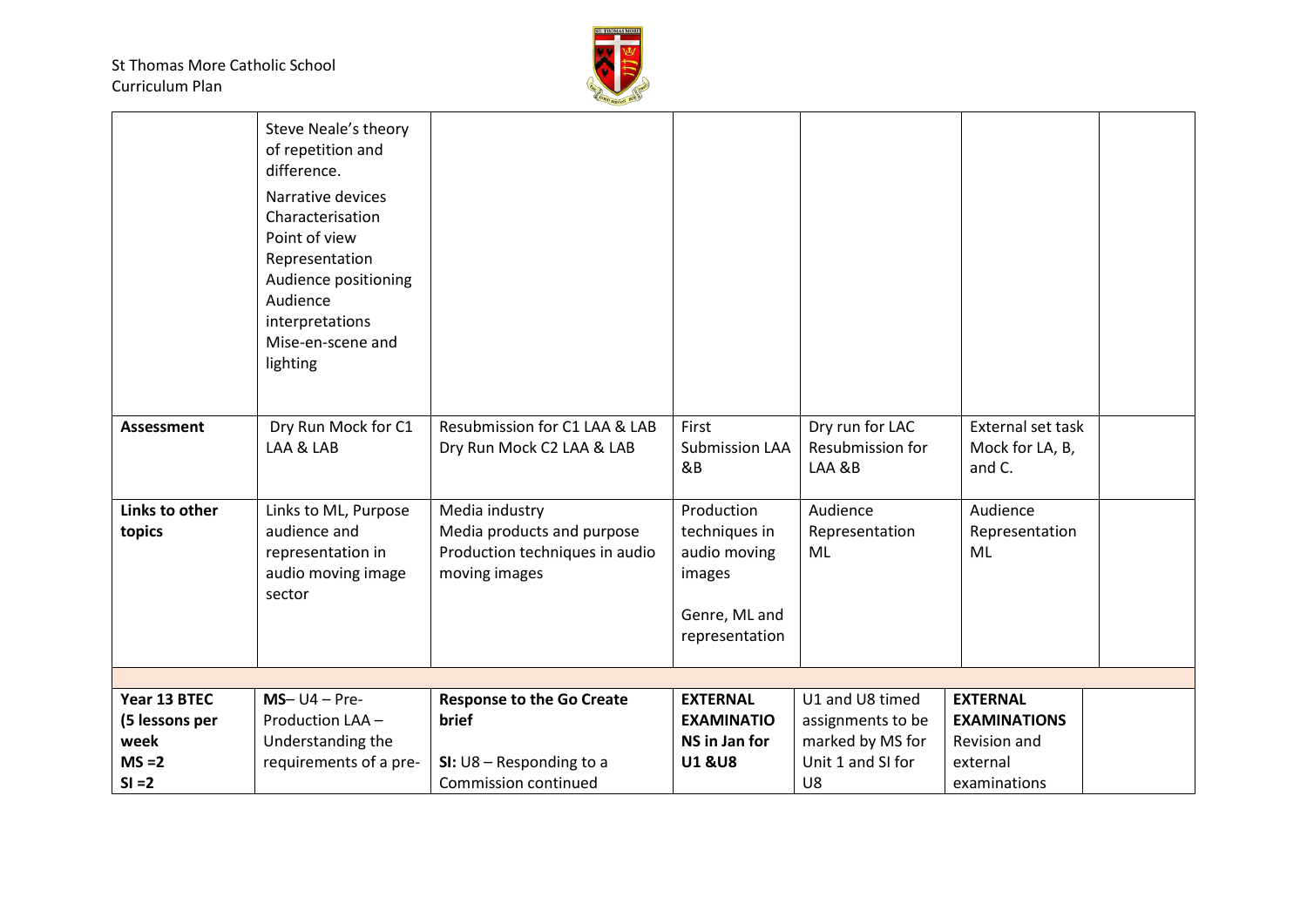

| $SF = 1$                | production digital       |                                          | MS: $U4 - LAB$         |                              |                     |  |
|-------------------------|--------------------------|------------------------------------------|------------------------|------------------------------|---------------------|--|
|                         | media Product            | MS: U1 representation revision           | - pre-                 | SI: Revision U8              |                     |  |
| <b>Edexcel/Pearson</b>  |                          |                                          | production             | <b>MS: Revision U1</b>       |                     |  |
| <b>BTEC Level 3</b>     | SI: $U8 -$ Responding to | SI: U1 and U8 timed                      | portfolio              |                              |                     |  |
| <b>National</b>         | a Commission             | assignments to be marked by              |                        | <b>MOCK EXAMS</b>            |                     |  |
| <b>Extended</b>         |                          | $MS (U1)$ and U8 (SI)                    |                        |                              |                     |  |
| Certificate in          | SF: Alternative week-    |                                          | <b>SI: U14 LAA</b>     |                              |                     |  |
| <b>Creative Digital</b> | U1 Representation $-$    | <b>MOCK EXAMS</b>                        | Codes and              |                              |                     |  |
| <b>Media UFT52</b>      | extended essay           |                                          | conventions of         |                              |                     |  |
|                         | practice to be marked    |                                          | Fashion                |                              |                     |  |
|                         | by MS                    |                                          | Magazines              |                              |                     |  |
|                         |                          |                                          |                        |                              |                     |  |
|                         | $U8 -$ Responding to a   |                                          | Production             |                              |                     |  |
|                         | brief activity to be     |                                          | and evaluation         |                              |                     |  |
|                         | marked by SI             |                                          | of fashion             |                              |                     |  |
|                         |                          |                                          |                        |                              |                     |  |
|                         |                          |                                          | magazine               |                              |                     |  |
|                         |                          |                                          |                        |                              |                     |  |
|                         |                          |                                          |                        |                              |                     |  |
|                         |                          |                                          |                        |                              |                     |  |
|                         |                          |                                          |                        |                              |                     |  |
|                         |                          |                                          |                        |                              |                     |  |
|                         |                          |                                          |                        |                              |                     |  |
| <b>Assessment</b>       | Dry Run Mock for U8      | Resubmission/                            | <b>EXTERNAL</b>        | Mock Paper Friday            | <b>EXTERNAL</b>     |  |
|                         | The Rational (activity   | Retake of the U1 LAA essay on            | <b>EXAMINATION</b>     | 11 <sup>th</sup> March 11:30 | <b>EXAMINATIONS</b> |  |
|                         | 1) and the Pitch         | production process                       | S in Jan for U1        | to 13:30                     | Revision and        |  |
|                         | (activity 2)             |                                          | <b>&amp;U8</b>         |                              | external            |  |
|                         |                          | Mock Paper Thursday 25 <sup>th</sup> Nov | Results                |                              | examinations        |  |
|                         | MS Dry run mock for      | AM                                       | released on            | Completed brief              |                     |  |
|                         | U14 LAA                  | Dry run mock for the Proposal            | 24 <sup>th</sup> March | for LA B-D Pre-              |                     |  |
|                         |                          | (activity 3) and the Treatment           | Production             | Production                   |                     |  |
|                         | Submission of U1 LAA     | (activity 4)                             | and evaluation         |                              |                     |  |
|                         | essay on the process     |                                          | of fashion             | Resubmission                 |                     |  |
|                         | of preproduction         |                                          | magazine               | Completed brief              |                     |  |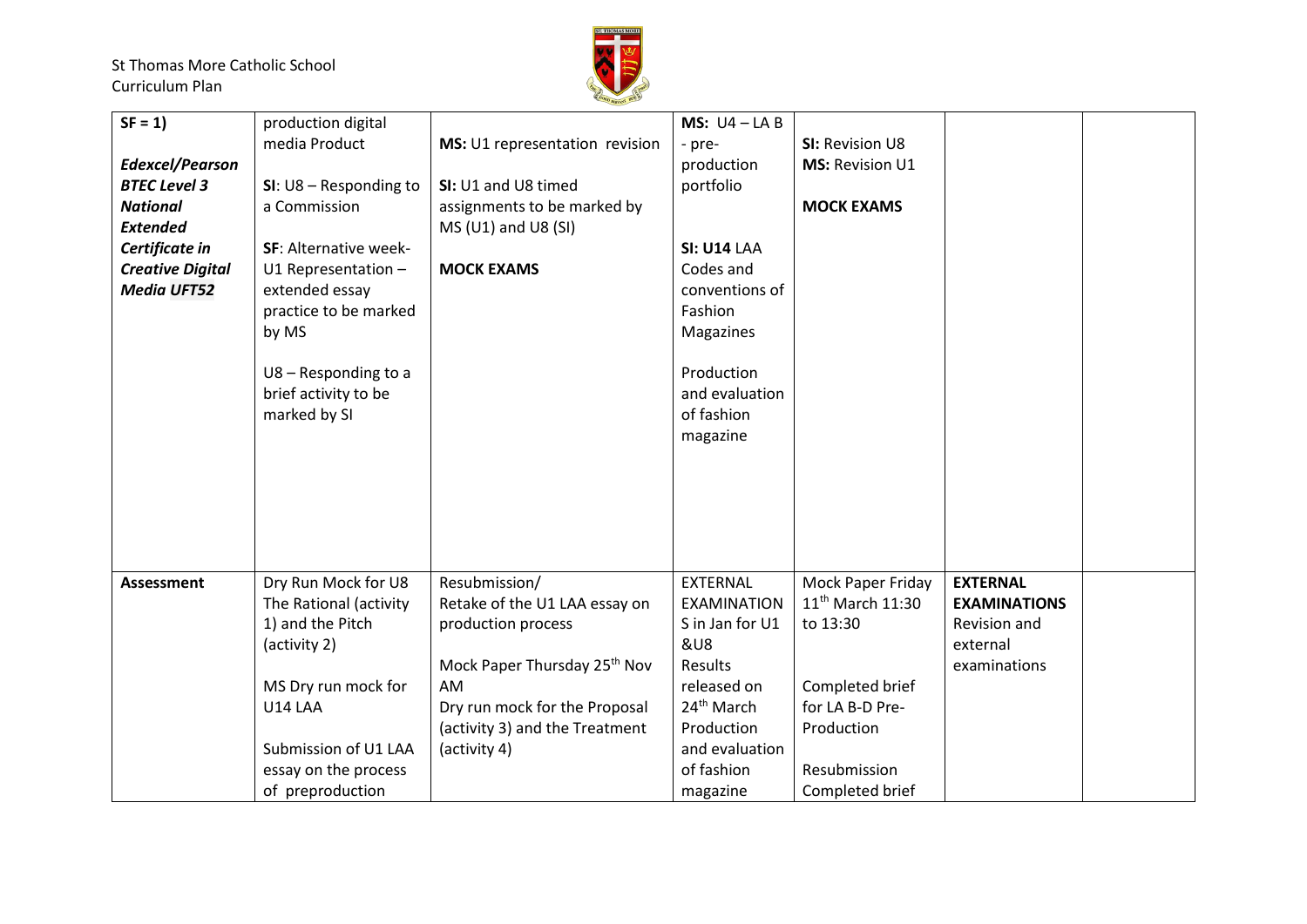

|                      |                                            |                                    |                  | for LA B-D Pre-     |                         |           |
|----------------------|--------------------------------------------|------------------------------------|------------------|---------------------|-------------------------|-----------|
|                      |                                            |                                    | U14 LAA          | Production          |                         |           |
|                      |                                            |                                    |                  |                     |                         |           |
|                      |                                            |                                    | Codes and        |                     |                         |           |
|                      |                                            |                                    | conventions of   |                     |                         |           |
|                      |                                            |                                    | fashion          |                     |                         |           |
|                      |                                            |                                    | magazines.       |                     |                         |           |
|                      |                                            |                                    |                  |                     |                         |           |
| Links to other       | Media language                             | Pre-Production techniques          | Media            | Media language      | Media language          |           |
| topics               | Media representation                       | Storyboarding                      | language         | Media               | Media                   |           |
|                      | Media audience                             | Treatment                          | Media            | representation      | representation          |           |
|                      | Promotional media                          | Synopsis                           | representation   | Media audience      | Media audience          |           |
|                      |                                            |                                    | Media            | Promotional media   | Promotional             |           |
|                      |                                            |                                    | audience         |                     | media                   |           |
|                      |                                            |                                    | Promotional      |                     |                         |           |
|                      |                                            |                                    | media            |                     |                         |           |
|                      |                                            |                                    |                  |                     |                         |           |
|                      |                                            |                                    |                  |                     |                         |           |
| Year 13 A'Level      | $MS - Making$<br>$\blacksquare$            | MS-Magazine production             | $MS -$           | <b>MS: Revision</b> | <b>MS: Revision for</b> | Revision  |
|                      | $media -$                                  | interim deadline $-2x$ front       | Magazine         | Newspapers-The      | <b>Media Industries</b> | continued |
| <b>OCR GCE Media</b> | production phase                           | covers of real-life magazine.      | production       | Daily Mail and The  | and Audiences           |           |
| <b>Studies H409</b>  | 1 - Magazines                              |                                    | completed -      | Guardian            | video games             |           |
|                      | Genre<br>$\blacksquare$                    | MS - Revision for Paper 2          | final deadline.  | (Rep, ML,           | (audiences)             |           |
|                      | conventions                                | Evolving Media: radio, video       |                  | industries          | Radio (Industry)        |           |
|                      | Representation<br>$\overline{\phantom{a}}$ | games and film.                    | Media            | audiences an        |                         |           |
|                      | Media language                             |                                    | language         | contexts)           | Newspapers (ML,         |           |
|                      | Audience                                   | SI: Revision for Mock Paper 2:     | elements in      |                     | rep, aud,               |           |
|                      | Industry                                   | Evolving Media - LFTV              | <b>LFTVD</b> set | SI: Revision for    | industry, and           |           |
|                      | Planning                                   | Website production -               | product          | LFTV, Advertising   | context)                |           |
|                      | Production                                 | homepage                           | $1$ (recap       | and Marketing       |                         |           |
|                      | Making media                               | Genre conventions<br>$\frac{1}{2}$ | Barthes,         | (ML) with unseen    | Revision for ML         |           |
|                      | production:                                | Representation                     | Todorov,         | examples, and       | & Rep & LFTV            |           |
|                      | <b>Statement of intent</b>                 | Media language                     | Neale, Levi-     | Magazines (Rep).    |                         |           |
|                      | (SI)                                       | Audience                           | Strauss and      |                     |                         |           |
|                      |                                            | Industry                           | Baudrillard)     |                     |                         |           |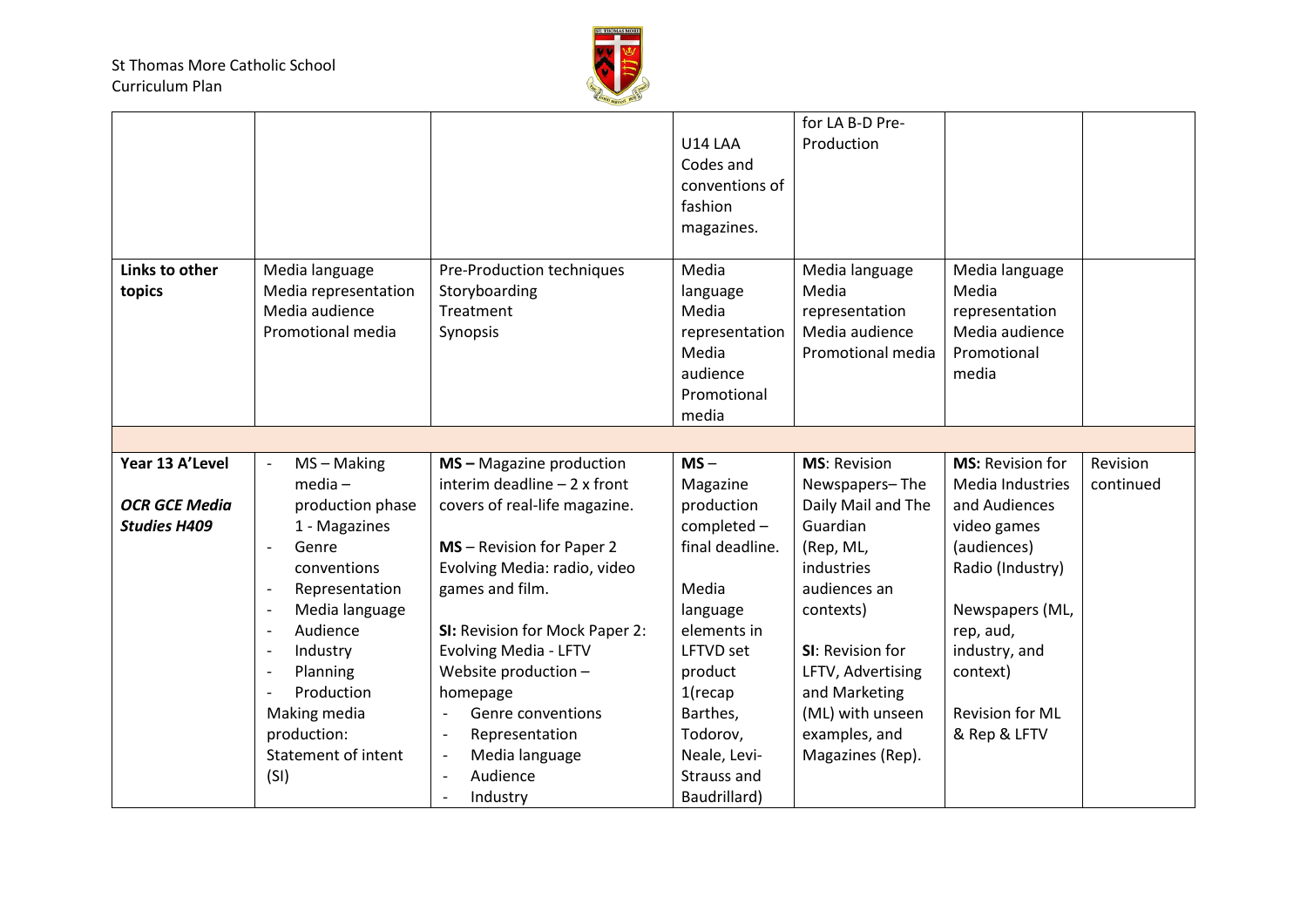

| Making media-          | Planning                       |                | Mock Paper         |  |
|------------------------|--------------------------------|----------------|--------------------|--|
| production phase 1     | Production                     | Gender in      | Review             |  |
| (focus on editing)     |                                | LFTVD 2 (Hall, |                    |  |
| Mock-ups,              | Making media - production:     | Gauntlett, Van | TV drama and       |  |
| photography            | production phase 3             | Zoonen,        | audience reception |  |
|                        |                                | hooks)         | (Audiences Effects |  |
| Making media-          | SI: Media language elements in | compare with   | vs Hall) compare   |  |
| production phase 1     | LFTVD set product 2 (revise    | ST.            | with ST.           |  |
| (focus on editing)     | Barth and compare with ST)     |                |                    |  |
|                        |                                |                | TV drama and       |  |
| Making media-          | Representation in LFTVD set    |                | audience reception |  |
| production phase 2     | product 2 (revise Hall and     |                | (Audiences Effects |  |
| (focus on med.lang &   | compare with ST)               |                | vs Hall) compare   |  |
| representation)        |                                |                | with ST            |  |
|                        |                                |                |                    |  |
| Making media-          |                                |                | TV drama and       |  |
| production interim     |                                |                | audience-          |  |
| deadline 1             |                                |                | national and       |  |
|                        |                                |                |                    |  |
|                        |                                |                | globalised         |  |
| SI: Paper 2, section B |                                |                | audiences          |  |
| LFTVD set product 2    |                                |                | (compare with ST)  |  |
| LFTV - Deutschland     |                                |                |                    |  |
| '83 screening.         |                                |                |                    |  |
|                        |                                |                |                    |  |
| LFTV - Stranger's      |                                |                |                    |  |
| Things revision        |                                |                |                    |  |
| screening              |                                |                |                    |  |
|                        |                                |                |                    |  |
| Introduction to TV     |                                |                |                    |  |
| drama - set product 2  |                                |                |                    |  |
|                        |                                |                |                    |  |
| TV drama - narrative   |                                |                |                    |  |
| form and structure     |                                |                |                    |  |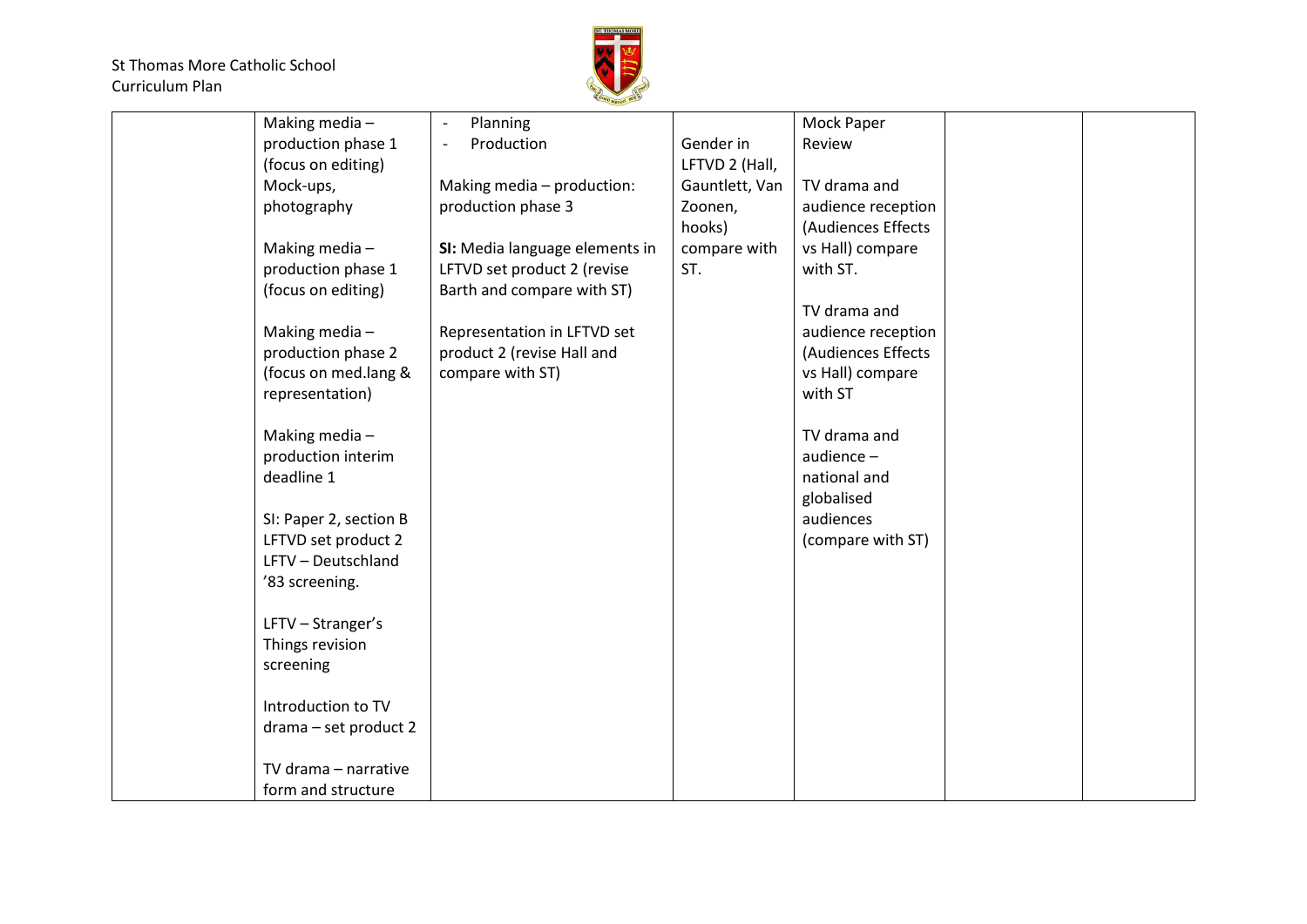

| Links to other<br>topics | ML & Rep in<br>Magazines and<br>newspapers<br>ML & Rep in music<br>videos.                                     | ML & rep in online newspapers<br>and social media<br>ML & Rep in Magazines and<br>newspapers<br>Industry in newspapers                                                           | ML & Rep in<br>music videos.                                                                   | ML & rep in online<br>newspapers and<br>social media,           | Media language,<br>audience,<br>representation,<br>context, and<br>industry. |  |
|--------------------------|----------------------------------------------------------------------------------------------------------------|----------------------------------------------------------------------------------------------------------------------------------------------------------------------------------|------------------------------------------------------------------------------------------------|-----------------------------------------------------------------|------------------------------------------------------------------------------|--|
| Assessment               | Comparative analysis<br>of LFTV with focus on<br>genre and narrative                                           | Mock Paper Thursday 25 <sup>th</sup> Nov<br>AM<br>Comparative analysis of LFTV<br>with focus on ML &<br>representation<br>Interim DL for Magazine covers<br>Final DL for website | Comparative<br>analysis of<br>LFTV on ML,<br>intertextuality,<br>realism and<br>hyper reality. | Mock Paper Friday<br>11 <sup>th</sup> March<br>Practice papers. | Practice papers.                                                             |  |
|                          | (revise Todorov, and<br>compare with ST)<br>Long-form TV drama-<br>genre (revise Neale<br>and compare with ST) |                                                                                                                                                                                  |                                                                                                |                                                                 |                                                                              |  |